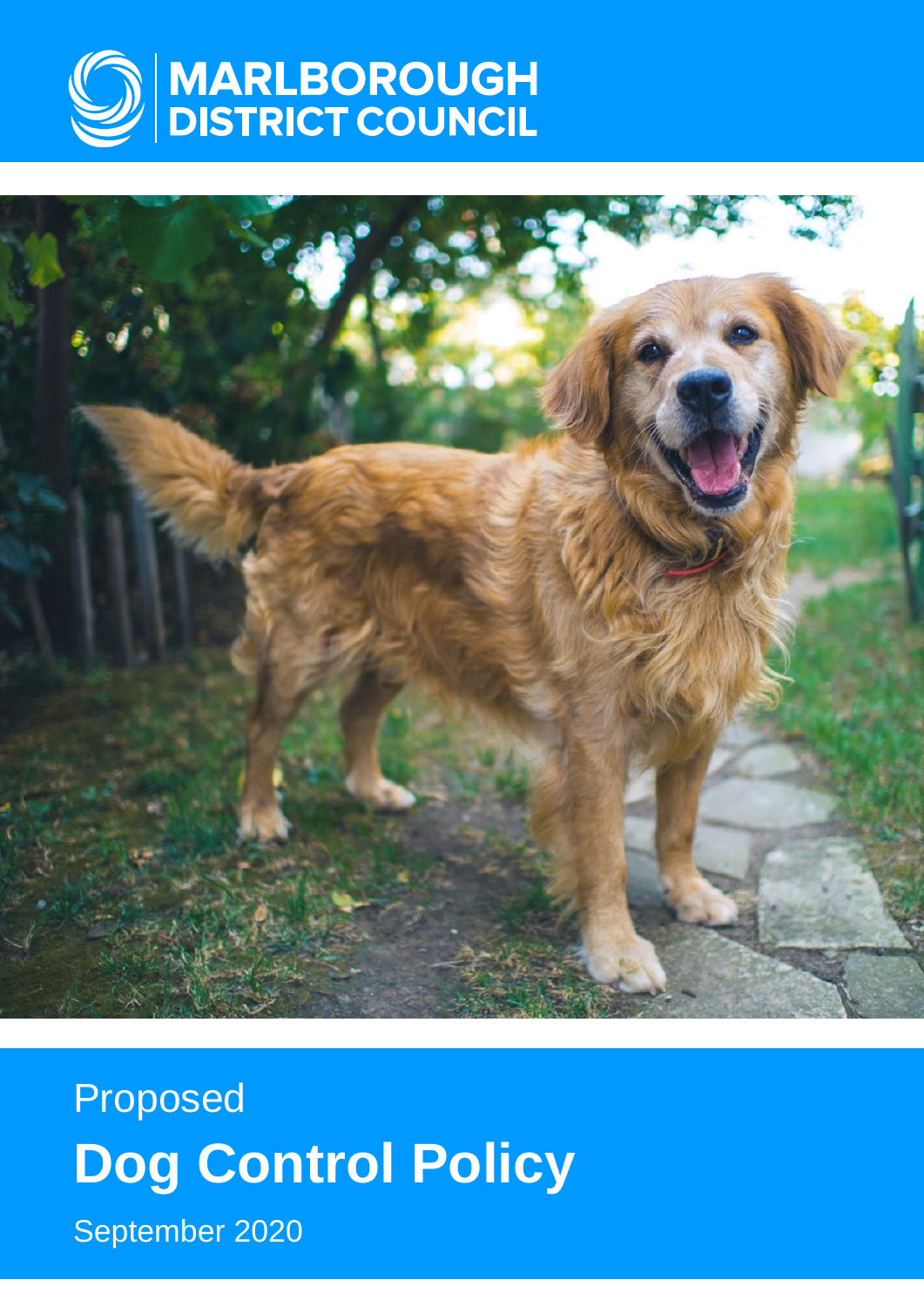# **Introduction**

This Policy on dogs is prepared in accordance with the Dog Control Act 1996 (the Act) which requires Council to have a Dog Control Policy. In adopting a policy, Council must have regard to:

- (a) The need to minimise danger, distress and nuisance to the community generally;
- (b) The need to avoid the inherent danger in allowing dogs to have unimpeded access to public places that are frequented by children, whether or not the children are accompanied by adults;
- (c) The importance of enabling, to the extent that is practicable, the public (including families) to use streets and public amenities without fear of attack or intimidation by dogs; and
- (d) The exercise and recreational needs of dogs and their owners.

Council recognises that the majority of dog owners are responsible and that most interaction between dogs and the public is positive. It is also recognised that dogs can play a positive role in society and provide enjoyment and health benefits for individuals and families. This Policy seeks to achieve a balance between the control of dogs and recognition of the community benefits of responsible dog ownership.

# **Our Objective**

Council's objective is to encourage responsible dog ownership that allows owners to enjoy their dogs without infringing on the enjoyment and safety of others. Responsible dog owners should:

- (a) Register their dogs and make sure they wear a current registration tag;
- (b) Keep their dogs under control;
- (c) Provide their dogs with proper and sufficient food, water, shelter and exercise;
- (d) Provide their dogs with care and attention (including veterinary care);
- (e) Not let their dogs be a nuisance to others;
- (f) Make sure their dogs do not injure, endanger, intimidate or distress any person or other animal or damage property;
- (g) Comply with the Act, any regulations and the Marlborough District Council Dog Control Bylaw (the Bylaw).

# **Our Policy**

### **1. Access to Public Places**

This Policy identifies public places in Marlborough where dogs are prohibited or must be controlled on a leash. It also identifies areas where dogs are allowed to be exercised off-leash. The Bylaw will provide for such areas.

#### *Criteria for determining levels of access for dogs in public places*

| Access should be restricted where: |                                          | Access could be less restricted where: |                                                 |  |
|------------------------------------|------------------------------------------|----------------------------------------|-------------------------------------------------|--|
|                                    | There is intense public use              | $\bullet$                              | The area is not used extensively by other       |  |
|                                    | Another predominant use exists           |                                        | users                                           |  |
|                                    | Significant wildlife or habitats exist   | $\bullet$                              | It is of significant size                       |  |
|                                    | There is significant risk to other users | $\bullet$                              | There are sufficient sight lines                |  |
|                                    |                                          | $\bullet$                              | The area is well-bounded from adjacent<br>areas |  |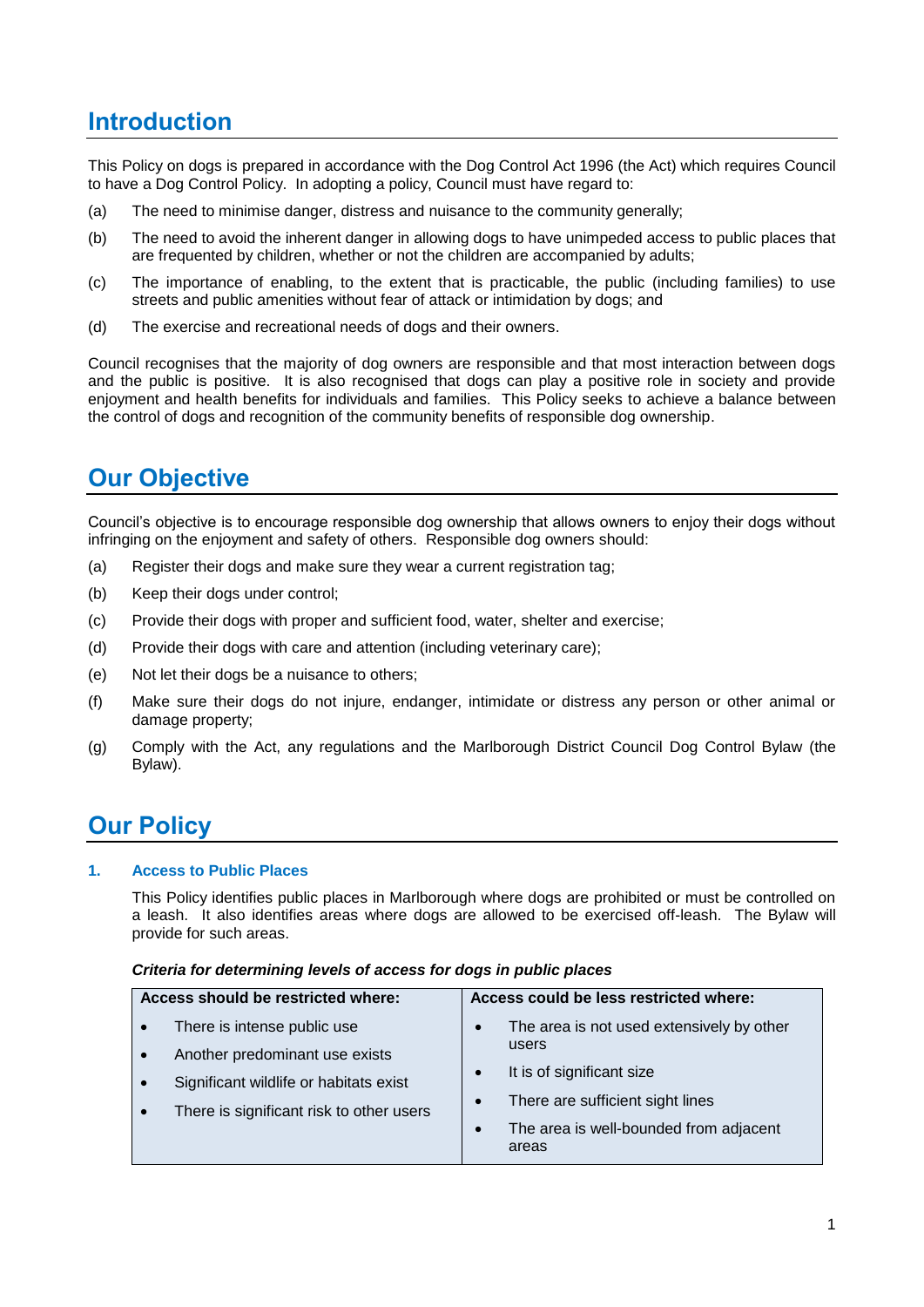#### **1.1 Dog Prohibited Areas**

Dogs are prohibited from Dog Prohibited Areas at all times.

#### *Dog Prohibited Areas are*:

 Those areas identified as the **Dog Prohibited Areas** in the attached **Schedule 1** and as confirmed in the Bylaw.

*Note paragraph 1.5 regarding land administered by the Department of Conservation.*

Where a children's playground is established in a public place after this Policy and the Bylaw is promulgated, dogs will be prohibited within 10 metres of the playground, notwithstanding that the place may be designated a Dog On-Leash or a Dog Off-Leash Area.

#### **1.2 Dog On-Leash Areas**

Dogs are permitted in Dog On-Leash Areas but must be controlled on a leash. For the purpose of this Policy on-leash means an adequate restraint not exceeding 2 metres in length and held by a person physically capable of restraining the dog. All dog faeces must be removed immediately by the owner or person responsible for the dog. At all times the owner or person responsible for the dog must carry on their person bag(s) to remove their dog's faeces.

#### *Dog On-Leash Areas are:*

- Those areas identified as **Dog On-Leash Areas** in the attached **Schedule 2** and as confirmed in the Bylaw; and
- With the exception of Dog Prohibited Areas and Dog Off-Leash Areas, dogs are permitted in all public places provided the dog is on a leash.

#### **1.3 Dog Off-Leash Areas**

Dogs are permitted off-leash in Dog Exercise Areas. At all times dogs must be kept under control. All dog faeces must be removed immediately by the owner or person responsible for the dog. At all times the owner or person responsible for the dog must carry on their person a leash and bag(s) to remove their dog's faeces.

### *Dog Off-Leash Areas are:*

 Those areas identified as **Dog Off-Leash Areas** in the attached **Schedule 3** and as confirmed in the Bylaw.

#### **1.4 Exceptions to 1.1 and 1.2**

Dogs are permitted in Dog Prohibited Areas and are permitted off-leash in Dog On-Leash Areas (provided that the dog is kept under control at all times) in the following situations:

- (a) Where the owner has express written permission from the Council for the dog to be in a Dog Prohibited Area or to be off-leash in a Dog On-Leash Area; or
- (b) Where the dog is a working dog as defined in the Act carrying out its duty; or
- (c) Where the dog is confined completely within a cage or vehicle.

*Note: Nothing in this policy permits dogs to enter public places that are under the control of another organisation without authorisation from the relevant organisation (for example areas under the control of the Department of Conservation).*

#### **1.5 Controlled or Open Dog Areas under the Conservation Act 1987 and national parks under the National Parks Act 1980**

No controlled or open dog areas, on lands administered by the Department of Conservation, have been declared under Part 5C of the Conservation Act 1987. There is a small portion of Nelson Lakes National Park in the Marlborough District where dogs are prohibited.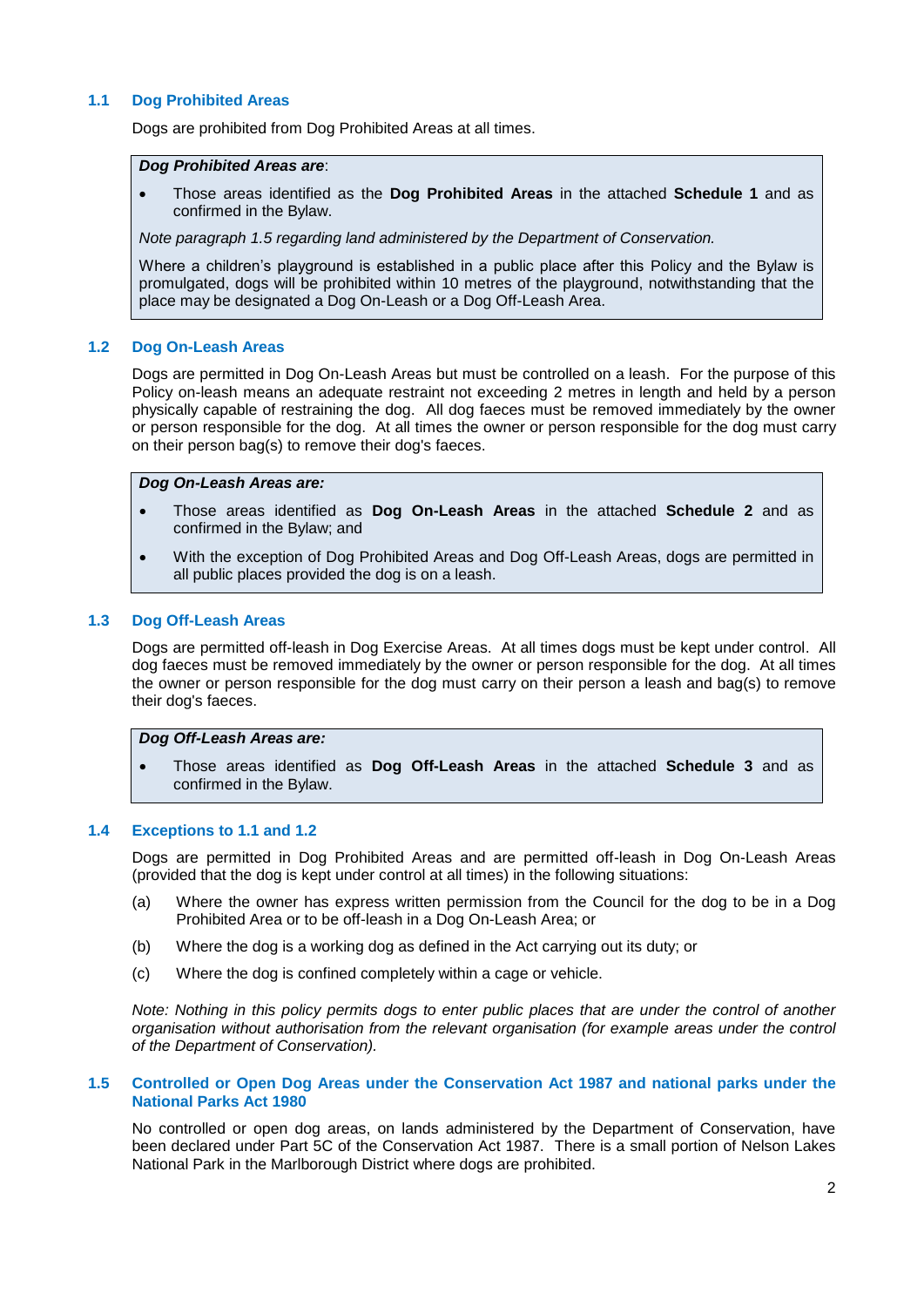Further information on dog access on conservation land can be found via the following link [www.doc.govt.nz/parks-and-recreation/know-before-you-go/dog-access/where-can-i-take-my](http://www.doc.govt.nz/parks-and-recreation/know-before-you-go/dog-access/where-can-i-take-my-dog/marlborough-dog-access/)[dog/marlborough-dog-access/.](http://www.doc.govt.nz/parks-and-recreation/know-before-you-go/dog-access/where-can-i-take-my-dog/marlborough-dog-access/)

Permits may be sought from the local Department of Conservation office.

#### **1.6 Disability Assist Dogs**

Disability assist dogs have a special status in the Dog Control Act 1996 and are allowed in all public places, even those declared to be prohibited under Council's bylaws. They are also permitted in premises registered under the Health Act 1956, such as restaurants.

A disability assist dog is a dog certified by one of the following organisations as being a dog trained to assist (or as being a dog in training to assist) a person with a disability:

- (a) Hearing dogs for Deaf People New Zealand;
- (b) Mobility Assistance Dogs Trust;
- (c) New Zealand Epilepsy Assist Dogs Trust;
- (d) Royal New Zealand Foundation of the Blind;
- (e) K9 Medical Detection New Zealand;
- (f) Assistance Dogs New Zealand; and
- (g) Perfect Partners Assistance Dogs Trust.

#### **2. Education**

Council recognises the importance of education to promote responsible dog ownership and dog safety awareness:

- (a) In owners, of their responsibilities and obligations as dog owners; and
- (b) In the public, of safety awareness around dogs.

### **Council will:**

- Provide education to preschool, primary and intermediate school children on dog safety awareness;
- Offer dog safety awareness training to employees who regularly enter private properties;
- Promote responsible dog ownership and obligations when undertaking patrols;
- Promote dog obedience and dog owner education courses; and
- Educate dog owners on the risk to stock from sheep measles (taenia ovis) posed by dogs.

Information and education will be provided through brochures, websites, social media, newspapers and school education programmes.

#### **3. Dog Fees and Charges**

The Council sets dog registration and pound fees. These fees will be set and publicly notified annually before the beginning of each registration year.

#### *Categories for which fees will be charged*

| <b>Registration</b> |                       | <b>Impounding</b> |                                    | <b>Miscellaneous</b> |                      |
|---------------------|-----------------------|-------------------|------------------------------------|----------------------|----------------------|
|                     | Working dogs          |                   | First impounding                   |                      | Multiple Dog Licence |
|                     | Responsible dog owner |                   | Second impounding                  |                      | <b>Destruction</b>   |
|                     | Standard dogs         |                   | Third and subsequent<br>impounding |                      | Surrender            |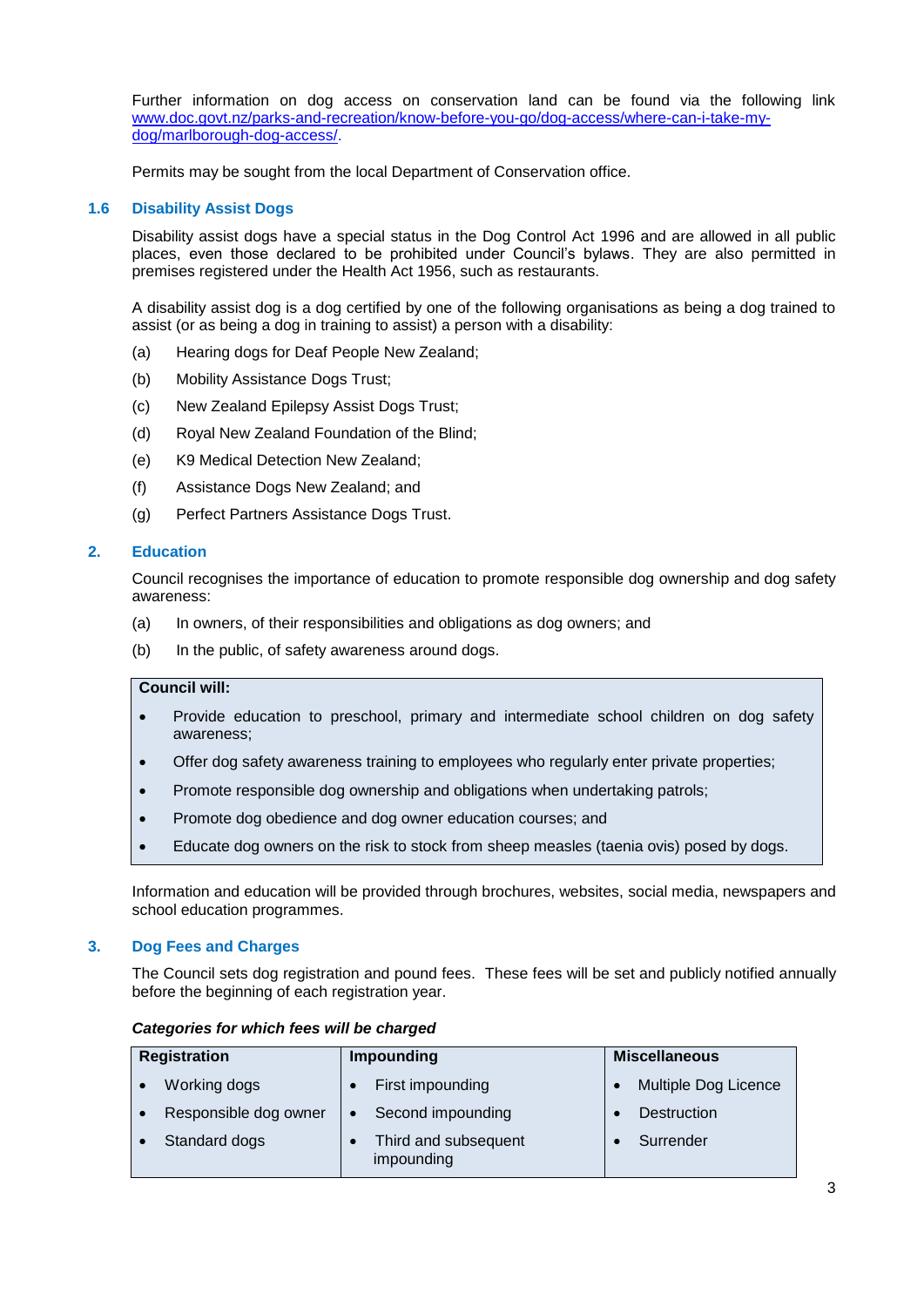| Old dogs          | Daily sustenance and care | Replacement tags |
|-------------------|---------------------------|------------------|
| Dangerous dogs    | Veterinarian costs        | Microchipping    |
| Late payment fees |                           |                  |

**Responsible Dog Owners** (Category 1) includes all non-working dogs that meet all of the criteria below:

- (a) The dog has been implanted with a functioning microchip transponder of the prescribed type and in the prescribed location; and
- (b) The dog has been neutered; and
- (c) The dog has not been classified as dangerous or menacing; and
- (d) The owner has not within the previous seven years been classified as probationary or been disqualified from owning a dog; and
- (e) The owner of the dog has not within the previous seven years been convicted of an offence under the Dog Control Act 1996; and
- (f) The owner of the dog has not, within the previous two years, committed any infringement offence under the Dog Control Act 1996.

**Standard Dogs** (Category 2) are all non-working dogs that do not meet all of the criteria of a Category 1 dog.

**Dangerous Dog** category is required to pay 150 percent of the Standard Dog registration fee.

**Old Dogs** include any dog that means the criteria below:

- (a) The dog will be over 12 years old as of 1 July for the new registration year;
- (b) The dog does not have to be desexed;
- (c) The dog only has to be microchipped if registered for the first time on or after 1 July 2006 (as per section 36A of the Dog Control Act 1996);
- (d) There is no infringement under the Dog Control Act 1996 in the two previous registration years relating to the dog owned by the person applying for the registration; and
- (e) Dangerous dogs and working dogs are excluded from the old dog category status.

**Working Dogs** are defined in the Dog Control Act 1996. In brief, they include:

- (a) Disability assist dogs;
- (b) Various dogs used by government agencies (such as Police, Prisons, Department of Conservation and Customs) in the course of their duties;
- (c) Farm dogs (used solely or principally for the purposes of herding or driving stock);
- (d) Dogs used to destroy pests or pest agents under pest management strategies made under the Biosecurity Act 1993; and
- (e) Dogs approved by Council to be a working dog.

#### **Note: a late penalty fee is charged (50% of the applicable registration fee) for any payments made after 31 July.**

### **4. Classification of Dogs and Owners**

#### **4.1 Menacing Dogs**

In accordance with section 33C of the Dog Control Act 1996 Council must classify any dogs belonging to the breed or type listed in Schedule 4 as menacing dogs. This includes the following breeds:

American Pit Bull Terrier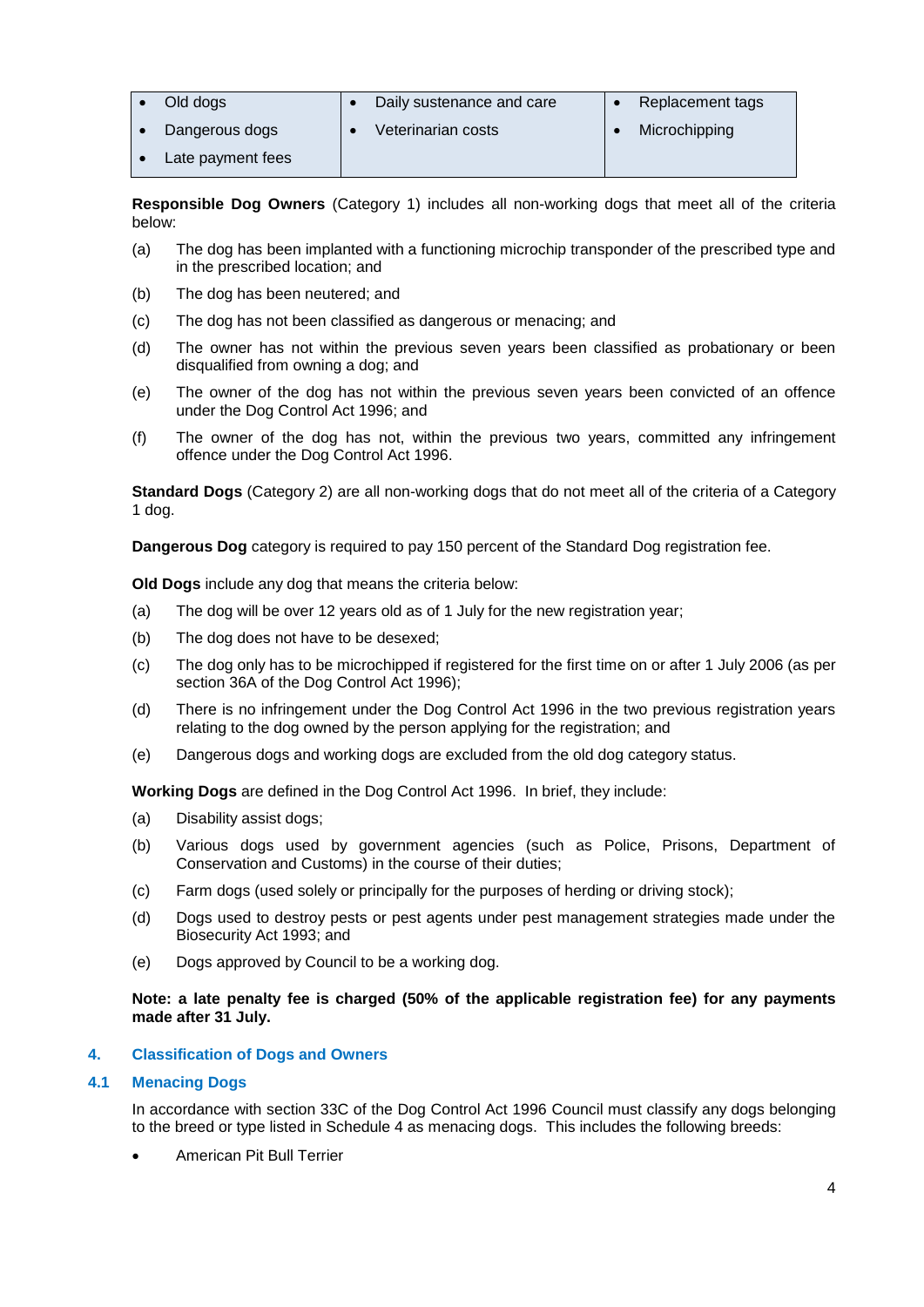- Brazilian Fila
- Dogo Argentino
- Japanese Tosa
- Perro de Presa Canario

As per section 33A of the Dog Control Act 1996 Council may classify any other individual dog as menacing if the dog poses a threat to any person, stock, poultry, domestic animal or protected wildlife because of the observed or reported behaviour of that dog.

As per section 33A of the Dog Control Act 1996 menacing dogs must wear a muzzle when in public (except when confined completely in a vehicle or cage).

The classification of a dog as menacing is in force throughout New Zealand. The classification is noted in the National Dog Database which is accessible to all territorial authorities with dog control responsibilities.

The Dog Control Act 1996 requires Council to state whether dogs classified as menacing are required to be neutered and, if so, whether the requirement applies to all such dogs. Council must also state whether dogs classified as menacing by another territorial authority and registered in Marlborough must be neutered.

#### *Council's policy is that all dogs classified as menacing will be required to be neutered within one month of the notice of classification.*

This applies to:

- All dogs classified as menacing by Council; and
- If a dog has been classified in another district, where it was not required to be neutered, but moves to the Marlborough District, it will be a requirement for the dog to be neutered within one month of residing in the Marlborough District.

In accordance with section 33D of the Dog Control Act 1996 the owner may within 14 days of receiving the notice of classification object in writing to the Council and has the right to be heard in support of the objection. If an owner objects to the classification, they must provide evidence that the dog is not of a breed or type listed in [Schedule 4.](http://www.legislation.govt.nz/act/public/1996/0013/latest/link.aspx?id=DLM375498#DLM375498)

The Council Enforcement and Prosecution Committee will hear any objection and may either uphold or rescind the classification. The Committee in making its determination must consider:

- (a) The evidence which formed the basis for the classification; and
- (b) The matters relied on in support of the objection; and
- (c) Any other relevant matters.

The Committee, as soon as practicable, will give written notice to the owner of:

- (a) Its determination of the objection; and
- (b) The reasons for its determination.

#### **4.2 Dangerous Dogs**

In accordance with section 31 of the Dog Control Act 1996 Council may classify any dog as dangerous if:

- (a) The owner of the dog has been convicted of an offence in relation to the dog under [section 57A\(2\);](http://www.legislation.govt.nz/act/public/1996/0013/latest/link.aspx?id=DLM375413#DLM375413) or
- (b) The Council has, on the basis of sworn evidence attesting to aggressive behaviour by the dog on one or more occasions, reasonable grounds to believe that the dog constitutes a threat to the safety of any person, stock, poultry, domestic animal or protected wildlife; or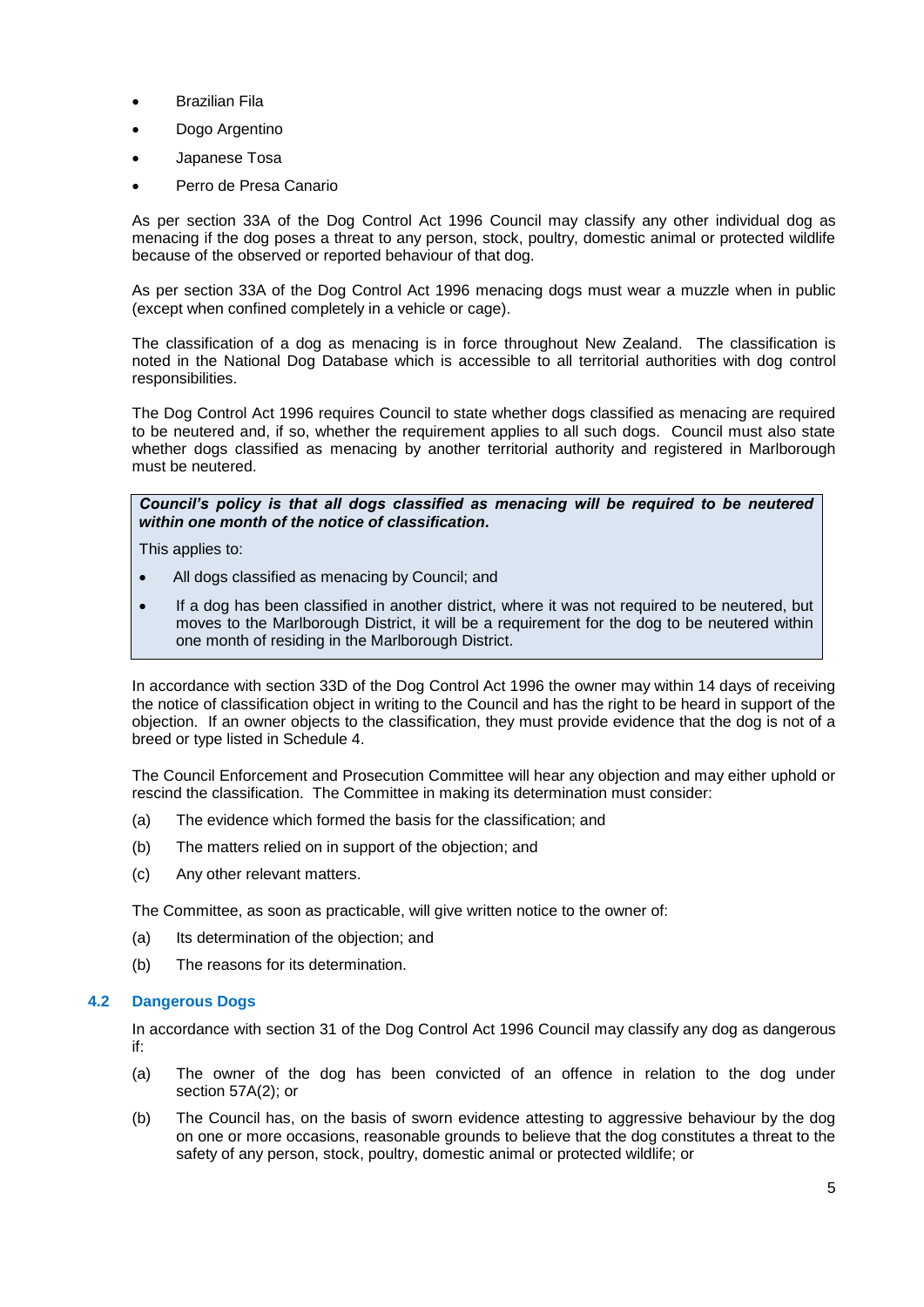(c) The owner of the dog admits in writing that the dog constitutes a threat to the safety of any person, stock, poultry, domestic animal or protected wildlife.

Dogs classified as dangerous in accordance with the Dog Control Act 1996 are required to be neutered within one month of the notice of classification, have fencing requirements applied, and wear a muzzle and be on-leash in public.

The owner may within 14 days of receiving the notice of classification object in writing to the Council and has the right to be heard in support of the objection.

The Council's Enforcement and Prosecution Committee will hear any objection and may uphold or rescind the classification. The Committee in making its determination must consider;

- (a) The evidence which formed the basis for the classification; and
- (b) Any steps taken by the owner to prevent any threat to the safety of persons and animals; and
- (c) The matters relied on in support of the objection; and
- (d) Any other relevant matters.

The Committee as soon as practicable, will give written notice to the owner of:

- (a) Its determination of the objection; and
- (b) The reasons for its determination.

#### **4.3 Probationary Owner Classification**

In accordance with section 21 of the Dog Control Act 1996 Council may classify certain persons as a probationary owner.

This classification may be considered for any person who has received three or more infringement notices (not relating to a single incident or occasion) within a continuous 24 months period or any person convicted of an offence under the Act (or other specified offences against the Animal Welfare Act 1999, the Conservation Act 1987 or the National Parks Act 1980).

### *Council will consider:*

• In all situations classifying such persons as probationary owners.

Probationary classification has the following effects:

- The owner is not allowed to own any dogs other than dogs that were owned at the date of the relevant offence or date of the third infringement offence;
- The owner must dispose of any unregistered dogs; and
- Probation lasts for up to 24 months.

The Council may require a person that is classified as a probationary owner to undertake, at their own expense, a dog owner education programme or a dog obedience course (or both) that is approved by the Council.

Any owner classified as probationary may object to the classification in writing to the Council and has the right to be heard in support of the objection. An objection may be lodged at any time during the period of classification but no objection can be lodged within 12 months of hearing any previous objection to the classification.

The Council's Enforcement and Prosecution Committee will hear the objection and may uphold or rescind the classification. The Committee in making its determination must consider:

- (a) The circumstances and nature of the offence or offences in respect of which the classification was made; and
- (b) The competency of the person objecting in terms of responsible dog ownership; and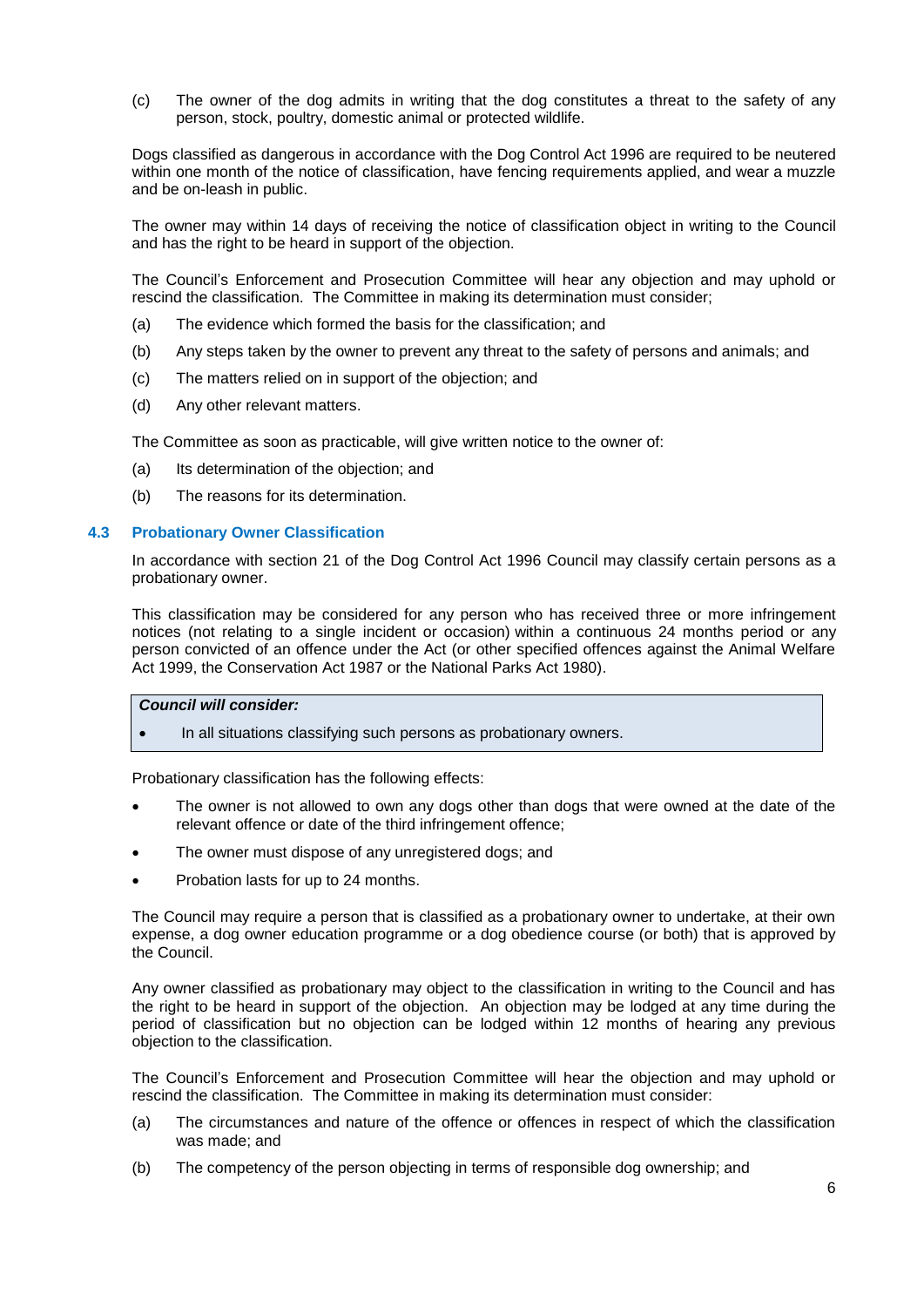- (c) Any steps taken by the owner to prevent further offences including, but not limited to, the disposal of any dog or dogs or the fencing of the property on which the dog is kept; and
- (d) The matters advanced on in support of the objection; and
- (e) Any other relevant matters.

The Committee, as soon as practicable, will give written notice to the objector of:

- (a) Its determination of the objection; and
- (b) The reasons for its determination.

#### **4.4 Disqualification**

In accordance with section 25 of the Dog Control Act 1996 Council must disqualify certain persons from being a dog owner, but not where Council considers disqualification is not warranted or where Council will instead classify the person as a Probationary Owner.

The Council must disqualify any person from owning a dog if they have committed three or more infringement offences (not relating to a single incident or occasion) within a continuous 24 month period or disqualify any person convicted of an offence under the Act (or other specified offences against the Animal Welfare Act 1999, the Conservation Act 1987 or the National Parks Act 1980).

### *Council will consider:*

In all situations disqualifying such persons.

Disqualification has the following effects:

- The owner must dispose of all dogs they own;
- The owner cannot own any more dogs; and
- Disqualification lasts for up to five years.

Any person who is disqualified from owning a dog may object to the disqualification in writing to the Council and has the right to be heard in support of the objection. An objection may be lodged at any time during the period of classification but no objection can be lodged within 12 months of hearing any previous objection to the classification.

The Council's Enforcement and Prosecution Committee will hear the objection and may uphold the disqualification, bring forward the date of termination or immediately terminate the disqualification. The Committee in making its determination must consider;

- (a) The circumstances and nature of the offence or offences in respect of which the person was disqualified; and
- (b) The competency of the person objecting in terms of responsible dog ownership; and
- (c) Any steps taken by the owner to prevent further offences; and
- (d) The matters advanced in support of the objection; and
- (e) Any other relevant matters.

The Committee is required to give the objector written notice of its decision, the reasons for it and inform them of the right of appeal under section 27 of the Act (which provides a right of further appeal to the District Court for if the objector is dissatisfied with the Council's decision on the objection to their disqualification).

#### **5. Bylaws**

Council must create bylaws to give effect to this Policy. The Council Dog Control Bylaw has been enacted and it is intended that the Bylaw will reflect this Policy.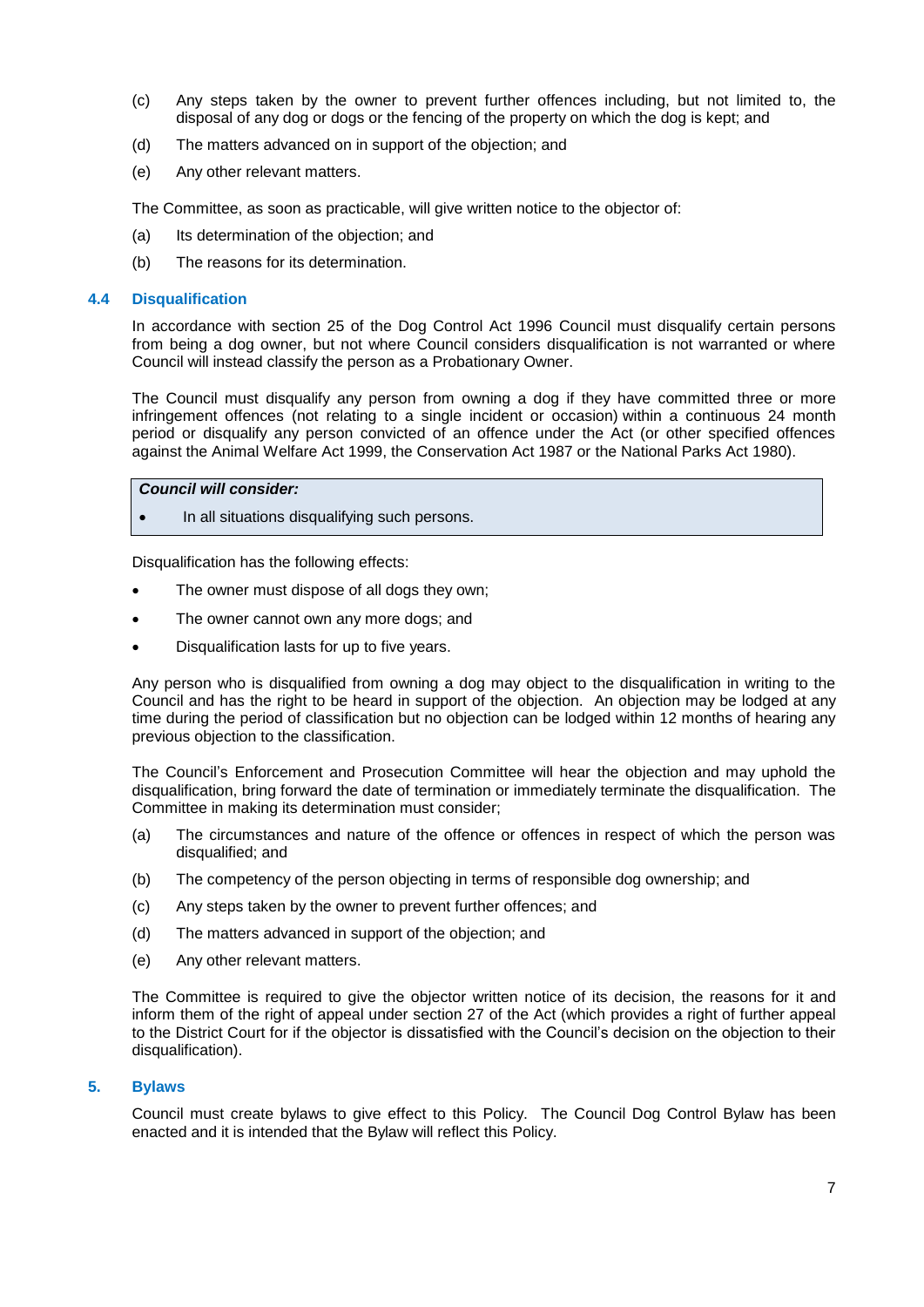The Act lists the matters for which bylaws may be made. Council's Bylaw applies to all dog owners and will be enforced using the range of enforcement mechanisms available to Council, such as infringement notices and prosecutions open to Council. Specific enforcement mechanisms are also provided for in the Bylaw.

Council has identified the following issues for which the Dog Control Bylaw will be created:

- Dogs are required to wear current registration tags;
- Dog owners are required to dispose of dog faeces deposited in public places;
- Female dogs in season and diseased dogs must be contained and are prohibited from public places;
- Dog owners keeping more than two dogs require a multiple dog property licence in most circumstances;
- Dog owners must meet minimum standards for keeping and caring for dogs;
- Dogs in or on vehicles must be adequately restrained and cared for;
- Council may require neutering of dogs not kept under control on multiple occasions;
- Impounded dogs will not be released until the dog is registered and all fees and costs paid;
- Dogs must be sufficiently contained within its owner's property;
- Dog owners must comply with the restrictions on dog access in public places;
- Dogs that are classified as menacing or dangerous must be neutered within one month.

#### **6. Offences and Penalties**

Every person who commits a breach of any of the Dog Control Act 1996 shall be liable on summary conviction to a fine not exceeding \$20,000 or be issued with an infringement notice of \$300.

Dog Control Officers can issue infringement notices for particular offences. The infringement offences and fees are set in accordance with Schedule 1 of the Dog Control Act 1996. Infringement notice fines range from \$100 to \$750 and the Council has no discretion to change these.

#### *Council will:*

- Use the infringement notice process for breaches;
- Consider probationary owner classification or disqualification for repeat offenders; and
- Consider prosecution for more serious breaches.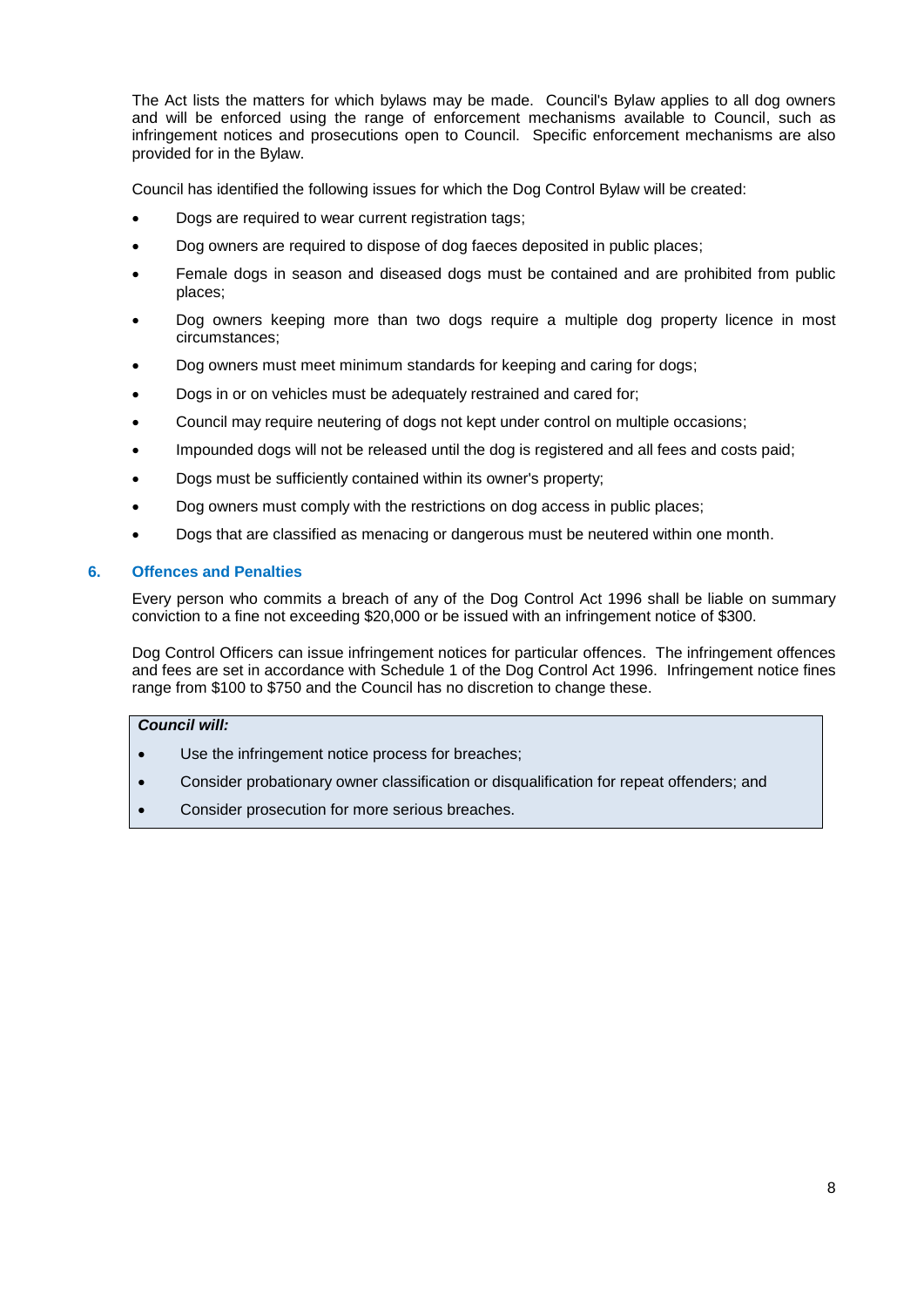# **Schedule 1 - Dog Prohibited Areas**

**District Wide** Dogs are prohibited in the following areas except where the dog is in or on a vehicle in accordance with Clause 9 of this Bylaw:

- (a) At all sports grounds or parks including the playing fields and their immediate surrounds and car parks. Note: there are some exceptions where dogs are allowed on-leash on parts of grounds which have conditions specified in relation to a particular sports ground; and
- (b) At all cemeteries including their car parks; and
- (c) Within 10 metres of any children's playground whether or not the balance of the area is designated as a Dog Off-Leash area or a Dog On-Leash Area; and
- (d) At all museums and halls including their grounds and car parks; and
- (e) At all war memorial including their grounds and car parks; and
- (f) On any public conservation land including the foreshore unless the owner has a permit from the Department of Conservation, or there is Department of Conservation signage that identifies where a dog may be taken without a permit issued by the Department of Conservation.

The following table identifies areas of the Marlborough District where dogs are prohibited at all times. The maps should be viewed in order to determine the exact location of restrictions.

### **Dog Prohibited Areas - Blenheim**

| Name of Public Place                                                                                                                                                                                                                                                                               | <b>Location/Access</b>                    |  |  |
|----------------------------------------------------------------------------------------------------------------------------------------------------------------------------------------------------------------------------------------------------------------------------------------------------|-------------------------------------------|--|--|
| Athletic Park including the grounds that surround the<br>enclosed oval except that dogs are allowed on-leash only on<br>the formed pathway solely to access the riverbank from<br>Brewer and Stratford Streets. A direct route must be taken<br>and the dog and owner cannot stop within the park. | <b>Brewer Street and Stratford Street</b> |  |  |
| A & P Park the whole of the park including the car parks<br>except that dogs are allowed at:                                                                                                                                                                                                       | Maxwell Road and Alabama Road             |  |  |
| The annual A & P Show;                                                                                                                                                                                                                                                                             |                                           |  |  |
| Any authorised dog obedience courses;                                                                                                                                                                                                                                                              |                                           |  |  |
| Any other activities as authorised in writing by Council.                                                                                                                                                                                                                                          |                                           |  |  |
| <b>Awarua Park</b>                                                                                                                                                                                                                                                                                 | Rapaura Road                              |  |  |
| <b>Ballinger Park</b>                                                                                                                                                                                                                                                                              | <b>Ballinger Drive</b>                    |  |  |
| <b>Beacon Road Reserve</b>                                                                                                                                                                                                                                                                         | Beacon Road                               |  |  |
| Blackmore Reserve - lime chip area                                                                                                                                                                                                                                                                 | <b>Blackmore Place</b>                    |  |  |
| <b>Blenheim Skate Park</b>                                                                                                                                                                                                                                                                         | <b>Horton Street</b>                      |  |  |
| <b>Brayshaw Museum Park</b>                                                                                                                                                                                                                                                                        | <b>Arthur Baker Place</b>                 |  |  |
| Churchward Park except that dogs are allowed on-leash<br>only on the formed pathway and solely to access the<br>riverbank from Maxwell Road. A direct route must be taken<br>and the dog and owner cannot stop within the park.                                                                    | <b>Taylor Pass Road</b>                   |  |  |
| <b>College Park</b>                                                                                                                                                                                                                                                                                | <b>Stephenson Street</b>                  |  |  |
| <b>Covent Gardens Reserve</b>                                                                                                                                                                                                                                                                      | <b>Brandon Mews and Covent Gardens</b>    |  |  |
| <b>Harling Park Fenced Japanese Garden</b>                                                                                                                                                                                                                                                         | Howick Road and Solway Drive              |  |  |
| Note: dogs are allowed off-leash in the balance of the park.                                                                                                                                                                                                                                       |                                           |  |  |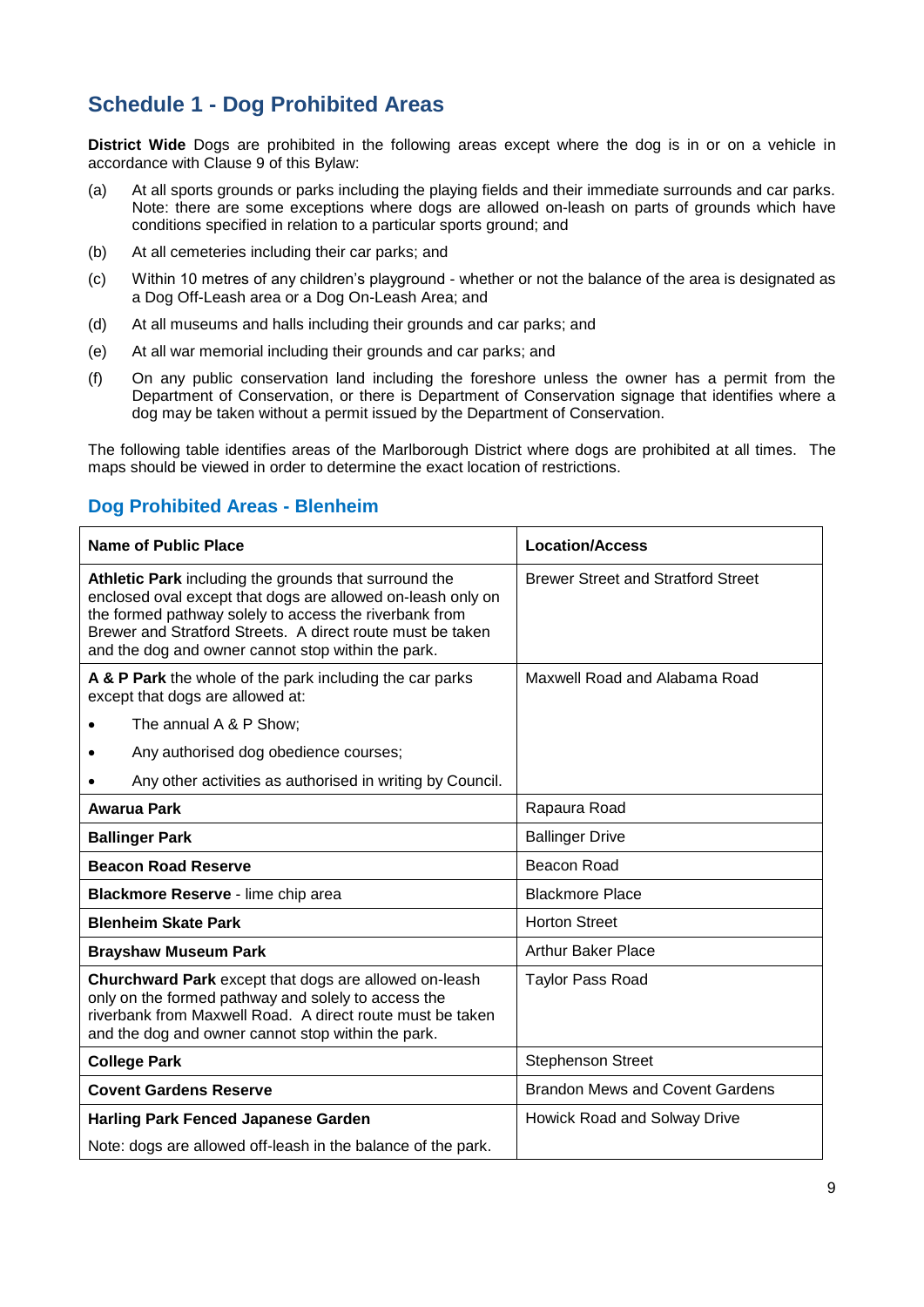| <b>Name of Public Place</b>                                                                                                                                                                                                                                    | <b>Location/Access</b>                                                                                                                                                                                                         |  |  |
|----------------------------------------------------------------------------------------------------------------------------------------------------------------------------------------------------------------------------------------------------------------|--------------------------------------------------------------------------------------------------------------------------------------------------------------------------------------------------------------------------------|--|--|
| <b>Horton Park</b>                                                                                                                                                                                                                                             | Redwood Street and Stephenson Street                                                                                                                                                                                           |  |  |
| <b>Lansdowne Park</b>                                                                                                                                                                                                                                          | <b>Lansdowne Street</b>                                                                                                                                                                                                        |  |  |
| <b>Marlborough Equestrian Park</b>                                                                                                                                                                                                                             | <b>Bothams Bend Road</b>                                                                                                                                                                                                       |  |  |
| <b>Mark Smith Reserve</b>                                                                                                                                                                                                                                      | <b>Turnbull Drive</b>                                                                                                                                                                                                          |  |  |
| <b>Oliver Park</b>                                                                                                                                                                                                                                             | Weld, Cleghorn and Bythell Streets                                                                                                                                                                                             |  |  |
| <b>Omaka Landing</b>                                                                                                                                                                                                                                           | Spitfire Drive and Kittyhawk Road                                                                                                                                                                                              |  |  |
| Pollard Park, Churchill Glade and Waterlea Gardens                                                                                                                                                                                                             | <b>Parker Street</b>                                                                                                                                                                                                           |  |  |
| <b>Pollard Park Golf Course</b>                                                                                                                                                                                                                                | Parker Street and McLaughlan Street                                                                                                                                                                                            |  |  |
| <b>Railway Station Reserve</b>                                                                                                                                                                                                                                 | <b>Railway Station</b>                                                                                                                                                                                                         |  |  |
| Rewi Murray Polo Park except that dogs are allowed<br>on-leash only on the formed pathway on the eastern<br>boundary and solely to access the Sutherland Stream<br>walkway. A direct route must be taken and the dog and<br>owner cannot stop within the park. | <b>Redwood Street</b>                                                                                                                                                                                                          |  |  |
| <b>Riverlands Reserve</b>                                                                                                                                                                                                                                      | State Highway 1                                                                                                                                                                                                                |  |  |
| <b>Stadium 2000 Pocket Park</b>                                                                                                                                                                                                                                | <b>Kinross Street</b>                                                                                                                                                                                                          |  |  |
| <b>Seymour Square</b>                                                                                                                                                                                                                                          | Bounded by Seymour, Alfred, Henry and<br><b>High Streets</b>                                                                                                                                                                   |  |  |
| Whitehead Park except that dogs are allowed on-leash only<br>on the formed pathway on the eastern boundary and solely to<br>access the Sutherland Stream walkway. A direct route must<br>be taken and the dog and owner cannot stop within the park.           | <b>Brooklyn Drive</b>                                                                                                                                                                                                          |  |  |
| Wither Hills Farm Park including the Mountain Bike Tracks<br>and Taylor Pass Road car park but does not include the<br>Redwood Street car park or the Sutherland Stream Reserve.                                                                               | Taylor Pass Road, Rifle Range Place,<br>Forest Park Drive, Grigg Drive, Rifle<br>Range car park, Quail Stream car park,<br>Solway Drive, Weld Street, Redwood<br>Street, Fyffe Street, Dry Hills Lane and<br>Cob Cottage Road. |  |  |

# **Dog Prohibited Areas - Picton, Waikawa and Koromiko**

| Name of Public Place                                                                      | <b>Location/Access</b>                        |
|-------------------------------------------------------------------------------------------|-----------------------------------------------|
| <b>Collins Memorial Reserve and Koromiko Forest Reserve</b>                               | Freeths Road off State Highway 1,<br>Koromiko |
| <b>Endeavour Park</b>                                                                     | Waikawa Road                                  |
| <b>Memorial Park Entranceway</b>                                                          | Waikawa Road                                  |
| <b>Nelson Square</b>                                                                      | Wairau Road                                   |
| <b>Parklands Reserve</b>                                                                  | Tui Drive and Fantail Heights                 |
| Picton Foreshore Reserve including the car park and the<br>beach adjacent to the Reserve. | London Quay                                   |
| <b>Picton Skate Park</b>                                                                  | Wairau Street and Auckland Street             |
| Queen Charlotte Drive Lookout                                                             | Queen Charlotte Drive                         |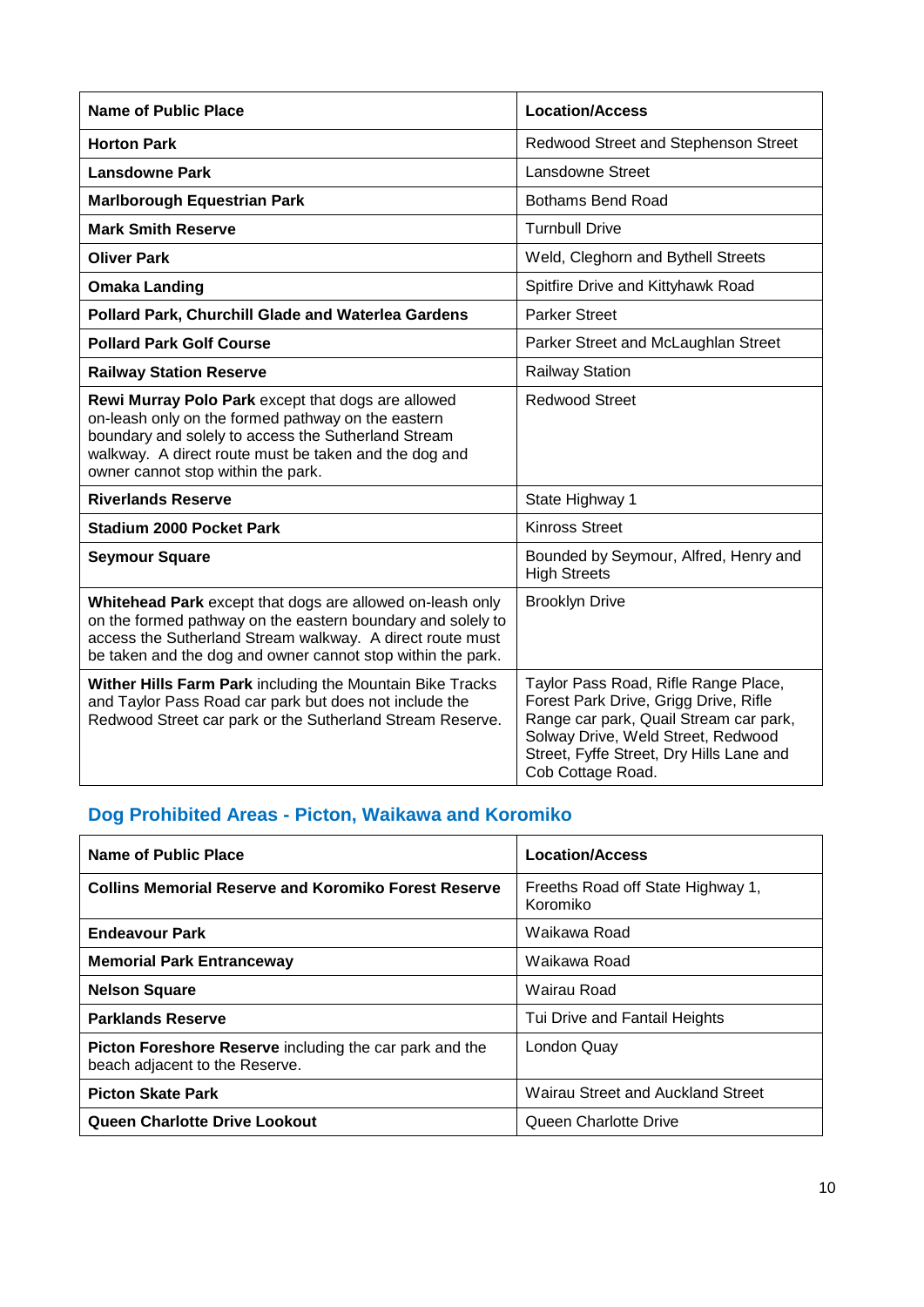| Name of Public Place                                                                                                                                                                | <b>Location/Access</b>                                                                   |
|-------------------------------------------------------------------------------------------------------------------------------------------------------------------------------------|------------------------------------------------------------------------------------------|
| <b>Shelly Beach Reserve - the area south of the Queen</b><br>Charlotte Yacht Club including the grassed picnic area and<br>adjacent beach.                                          | Access from Picton Marina entrance,<br>Waikawa Road                                      |
| Note: dogs are allowed on-leash in the reserve north of the<br>Queen Charlotte Yacht Club including on the adjacent beach<br>and on the road leading to the Bobs Bay Reserve Track. |                                                                                          |
| <b>Victoria Domain</b> except the formed shared walking and<br>biking tracks.                                                                                                       | Surrey, Sussex and Leicester Streets,<br>Waikawa Road, Shelly Beach and Picton<br>Marina |
| Note: dogs are permitted on-leash on the formed shared<br>walking and biking tracks.                                                                                                |                                                                                          |
| Note: dogs are prohibited on the designated mountain biking<br>tracks.                                                                                                              |                                                                                          |
| Waikawa Bay Foreshore Reserve the grassed area,<br>playground and adjacent beach.                                                                                                   | Waikawa Bay                                                                              |
| Note: dogs are permitted on-leash in the balance of the<br>reserve only to access jetties and boat launching facilities.                                                            |                                                                                          |
| Waitohi Domain unless this becomes a designated dog park<br>exercise area.                                                                                                          | <b>Dublin Street</b>                                                                     |

# **Dog Prohibited Areas - Marlborough Sounds and Havelock**

| Name of Public Place                          | <b>Location/Access</b>                                                                          |
|-----------------------------------------------|-------------------------------------------------------------------------------------------------|
| <b>Canvastown Hall Grounds and Playground</b> | State Highway 6, Canvastown                                                                     |
| <b>Havelock Domain/Memorial Park</b>          | Neil Street, Havelock                                                                           |
| <b>Havelock Wetland</b>                       | State Highway 6, Havelock (on the left of<br>the long straight heading west out of<br>Havelock) |
| <b>Oyster Bay Reserve</b>                     | Oyster Bay, Port Underwood                                                                      |

# **Dog Prohibited Areas - Rai Valley**

| Name of Public Place | <b>Location/Access</b>      |
|----------------------|-----------------------------|
| Rai Valley Arboretum | State Highway 6, Rai Valley |

## **Dog Prohibited Areas - Renwick**

| Name of Public Place   | <b>Location/Access</b> |
|------------------------|------------------------|
| <b>Hammond Reserve</b> | <b>River Terrace</b>   |
| <b>Renwick Domain</b>  | Uxbridge Street        |
| Vorbach Reserve        | Vorbach Place          |

# **Dog Prohibited Areas - Seddon, Ward and Awatere Valley**

| Name of Public Place | <b>Location/Access</b>                |
|----------------------|---------------------------------------|
| <b>Seddon Domain</b> | I Redwood, Seymour and Foster Streets |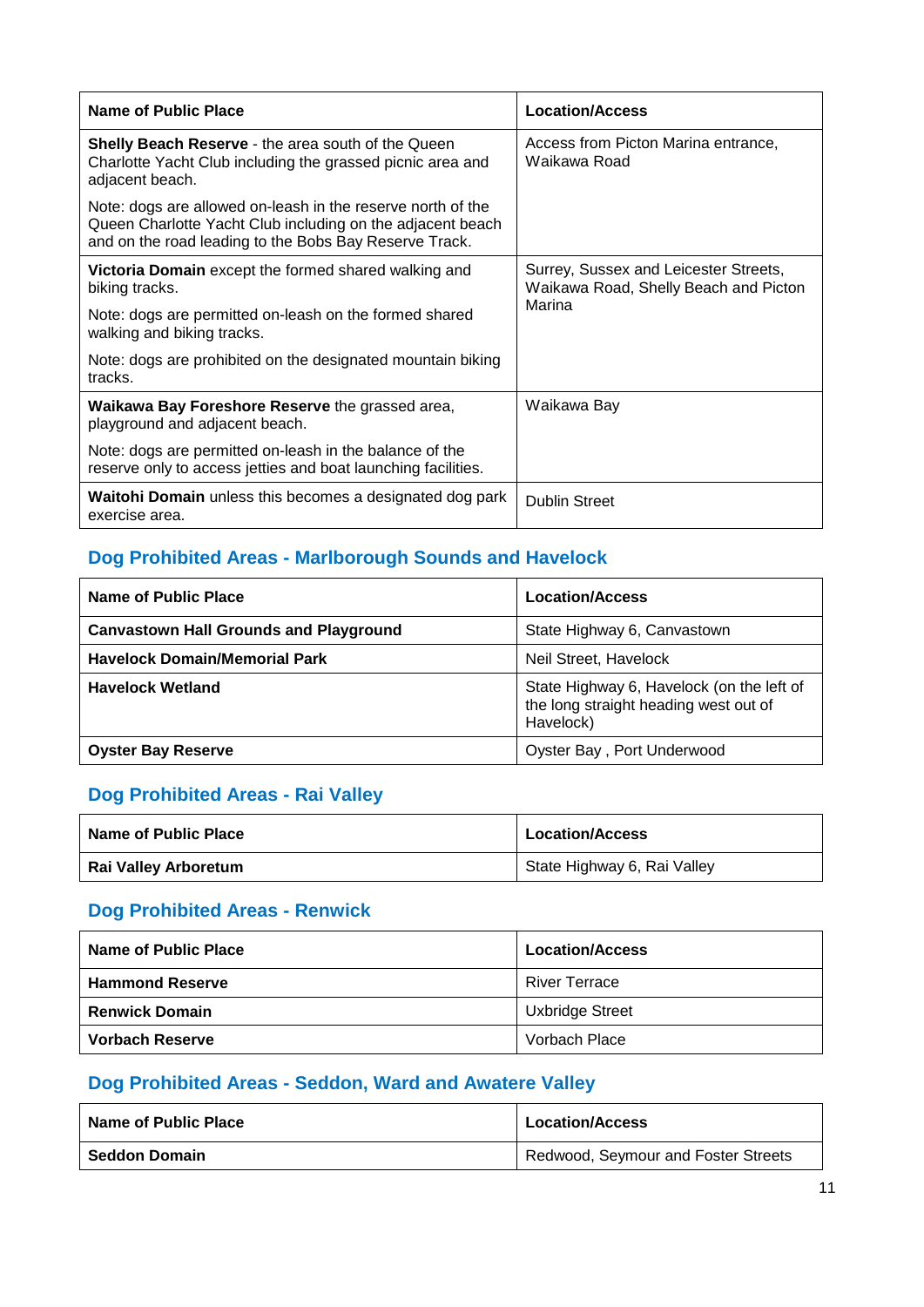| <b>Mill Street Reserves</b> | Mill Street and Wakefield Street, Seddon |
|-----------------------------|------------------------------------------|
| Ward Reserve and Beach      | Ward Beach Road                          |

# **Dog Prohibited Areas - Tua Marina, Spring Creek and Rapaura**

| Name of Public Place                           | <b>Location/Access</b>         |
|------------------------------------------------|--------------------------------|
| <b>Marlborough Equestrian Park</b>             | Bothams Bend, Spring Creek     |
| <b>Rapaura Recreation and Memorial Reserve</b> | Rapaura Road                   |
| Wairau Affray - Tua Marina                     | Pioneer Place, State Highway 1 |

# **Dog Prohibited Areas - Wairau Valley**

| Name of Public Place                                    | Location/Access                      |
|---------------------------------------------------------|--------------------------------------|
| <b>Wairau Valley Golf Course and Recreation Reserve</b> | Morse Street, Wairau Valley Township |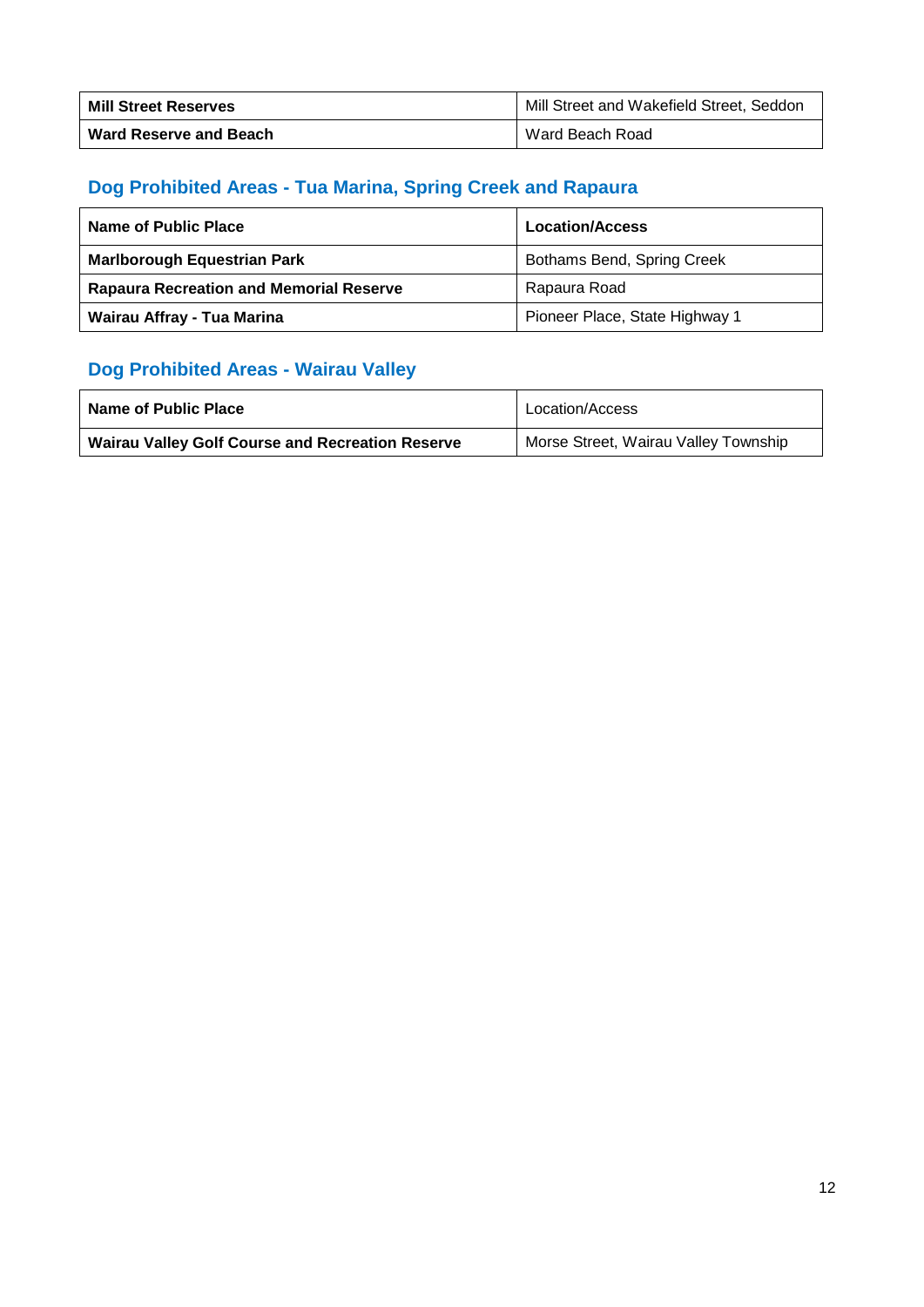# **Schedule 2 - Dog On-Leash Areas**

**Dogs are allowed in the following areas, provided they are kept under continuous control by means of a leash which is secured or held by a person physically capable of restraining the dog so that the dog cannot break loose.** 

The following table identifies areas of the Marlborough District where dogs are allowed on-leash. The maps should be viewed in order to determine the exact location of restrictions.

### **Dog On-Leash Areas - Blenheim**

| <b>Name of Public Place</b>                                                                                                                       | <b>Location/Access</b>                                        |
|---------------------------------------------------------------------------------------------------------------------------------------------------|---------------------------------------------------------------|
| <b>Blackmore Reserve grassed area</b>                                                                                                             | <b>Blackmore Place</b>                                        |
| <b>Blenheim Central Business District including the Quays</b>                                                                                     |                                                               |
| <b>Brian Soper Reserve</b>                                                                                                                        | Taylor Pass Road, Maeburn Street and<br><b>Turnbull Drive</b> |
| <b>Burleigh Park</b>                                                                                                                              | <b>Burleigh Road</b>                                          |
| Camborne Green, Camborne Street Link and eastern end of<br><b>Camborne Street</b>                                                                 | <b>Tremorne Avenue</b>                                        |
| <b>Cedar Grove Reserve</b>                                                                                                                        | Cedar Grove, Manatu Place and<br><b>Faulkland Drive</b>       |
| <b>Clearwater Place Reserve</b>                                                                                                                   | <b>Clearwater Place</b>                                       |
| <b>Dalton Reserve</b>                                                                                                                             | <b>Elizabeth Street</b>                                       |
| Eltham Road Reserve (Girl Guide Hut site)                                                                                                         | Eltham Road                                                   |
| <b>Elmwood Avenue Reserve</b>                                                                                                                     | Elmwood Avenue                                                |
| <b>Eric Young Reserve</b>                                                                                                                         | Robalan Place and Westhaven Place                             |
| <b>Faulkland Drive Reserve</b>                                                                                                                    | Faulkland Drive (opposite Rata Place)                         |
| <b>George Powell Reserve</b>                                                                                                                      | Regent Place and Fyffe Street                                 |
| <b>George Young Reserve</b>                                                                                                                       | Harwood Place and Elmwood Avenue                              |
| <b>Glenhill Heights Reserve</b>                                                                                                                   | Kim Crescent and Elisha Drive                                 |
| Henderson Street Reserve except that dogs may be off-leash<br>past the children's playground and over the stop bank to the<br>Ōpaoa River Walkway | <b>Henderson Street</b>                                       |
| <b>Hitaua Place Reserve</b>                                                                                                                       | Hitaua Place and Harakeke Place                               |
| <b>Holdaway Street Reserve</b>                                                                                                                    | Holdaway Street and Merlot Place                              |
| <b>Kensington Reserve</b>                                                                                                                         | Windsor Close and Kensington Place                            |
| <b>Leafmere Reserve</b>                                                                                                                           | Wither Road and Hope Drive                                    |
| <b>Manor Place Reserve</b>                                                                                                                        | Redwood Street (opposite Nikau Drive)                         |
| <b>Marlborough Ridge Reserve</b>                                                                                                                  | Marlborough Ridge Reserve                                     |
| <b>McKendry Park</b>                                                                                                                              | Orchard Lane and Aston Street                                 |
| <b>Morrington Terrace Reserve</b>                                                                                                                 | <b>Weld Street</b>                                            |
| <b>Omaka Reserve</b>                                                                                                                              | Lancaster Avenue                                              |
| <b>Rata Park</b>                                                                                                                                  | Taylor Pass and Wither Road                                   |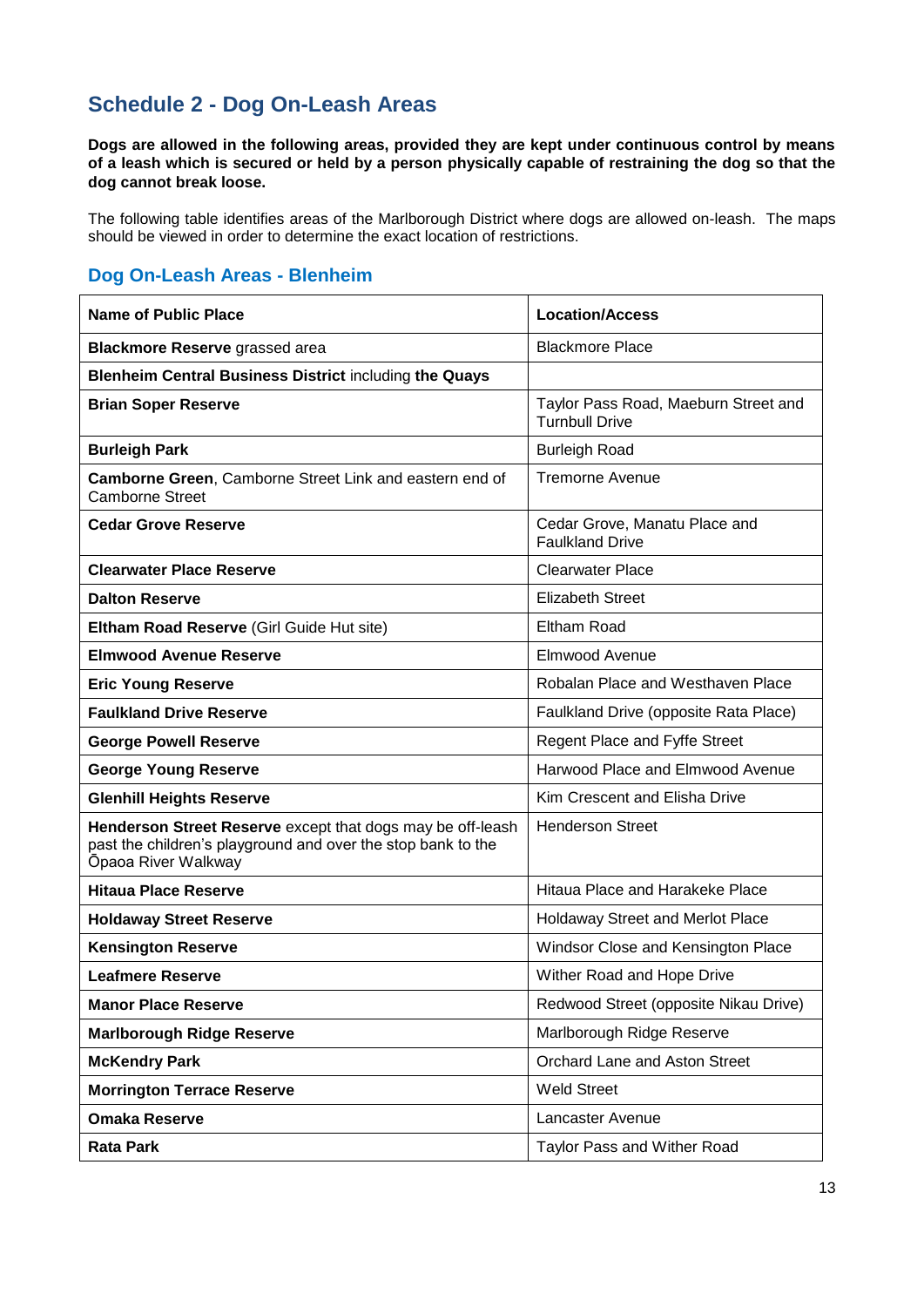| <b>Name of Public Place</b>                                                                                                                                                                                                                   | <b>Location/Access</b>                                                                                                                                                                              |
|-----------------------------------------------------------------------------------------------------------------------------------------------------------------------------------------------------------------------------------------------|-----------------------------------------------------------------------------------------------------------------------------------------------------------------------------------------------------|
| <b>Rema Reserve</b>                                                                                                                                                                                                                           | Hope Drive and Lester Place                                                                                                                                                                         |
| Riverside Park from the Hutcheson Street Bridge to the<br>confluence with the Opaoa River (north side) and from the<br>Hutcheson Street Bridge to Stuart Street (south side)                                                                  | Stuart Street, Opaoa Street, Auckland<br>Street, Park Terrace, Snowden<br>Crescent, Horton Street, Hutcheson<br>Street, Sinclair Street, Leeds Quay, High<br>Street, Symon Street and Alfred Street |
| <b>Rose Manor Reserve</b>                                                                                                                                                                                                                     | <b>Rembrandt Drive</b>                                                                                                                                                                              |
| <b>Rutledge Reserve</b>                                                                                                                                                                                                                       | Rutledge Drive and Magnolia Drive                                                                                                                                                                   |
| <b>Snowden Crescent Reserve</b>                                                                                                                                                                                                               | Snowden Crescent                                                                                                                                                                                    |
| <b>Springlands Green</b>                                                                                                                                                                                                                      | Middle Renwick and Battys Roads                                                                                                                                                                     |
| <b>Taylor River:</b>                                                                                                                                                                                                                          |                                                                                                                                                                                                     |
| Along the true right bank of the river (Blenheim town<br>centre side), from the Burleigh Bridge to the Stuart<br>Street; and                                                                                                                  |                                                                                                                                                                                                     |
| Along the true left bank of the river from Doctors Creek<br>to the confluence of the Opaoa and Taylor Rivers.                                                                                                                                 |                                                                                                                                                                                                     |
| Taylor Dam including the forest area south of the locked gates                                                                                                                                                                                | <b>Taylor Pass Road</b>                                                                                                                                                                             |
| Waterlea Racecourse                                                                                                                                                                                                                           | Linton Street and McLaughlan Street                                                                                                                                                                 |
| Whitehead Park - dogs allowed on the formed pathway on the<br>eastern boundary and solely to access Sutherland Stream<br>walkway. A direct route must be taken and the dog and person<br>responsible for the dog cannot stop within the park. | <b>Brooklyn Reserve</b>                                                                                                                                                                             |
| <b>Yee Reserve</b>                                                                                                                                                                                                                            | Hutcheson Street over the road from<br>Landsdowne Park                                                                                                                                              |

# **Dog On-Leash Areas - Picton, Waikawa and Koromiko**

| <b>Name of Public Place</b>                                                                                                                               | <b>Location/Access</b>                                                                                         |
|-----------------------------------------------------------------------------------------------------------------------------------------------------------|----------------------------------------------------------------------------------------------------------------|
| <b>Bobs Bay Reserve</b>                                                                                                                                   | Beach and Waikawa Roads                                                                                        |
| <b>Picton Central Business District, town Basin and</b><br>Fisherman's Reserve - includes car parks                                                       | Multiple access points including Picton<br>Marina (Coathanger Bridge), Waikawa<br>Road and surrounding streets |
| <b>Essons Valley Tracks - Humphries Dam and Barnes Dam</b><br>Tracks                                                                                      | Garden Terrace                                                                                                 |
| <b>Scotland Street Reserve</b>                                                                                                                            | <b>Scotland Street</b>                                                                                         |
| Shelly Beach Reserve - the formed road leading to the Bobs<br>Bay Track and in the area north of the Queen Charlotte Yacht<br>Cub including on the beach. | Access from Picton Marina entrance,<br>Waikawa Road                                                            |
| Note: dogs are prohibited in the reserve south of the Queen<br>Charlotte Yacht Club including on the grassed area and<br>adjacent beach.                  |                                                                                                                |
| Tirohanga Track                                                                                                                                           | Newgate Street and Garden Terrace                                                                              |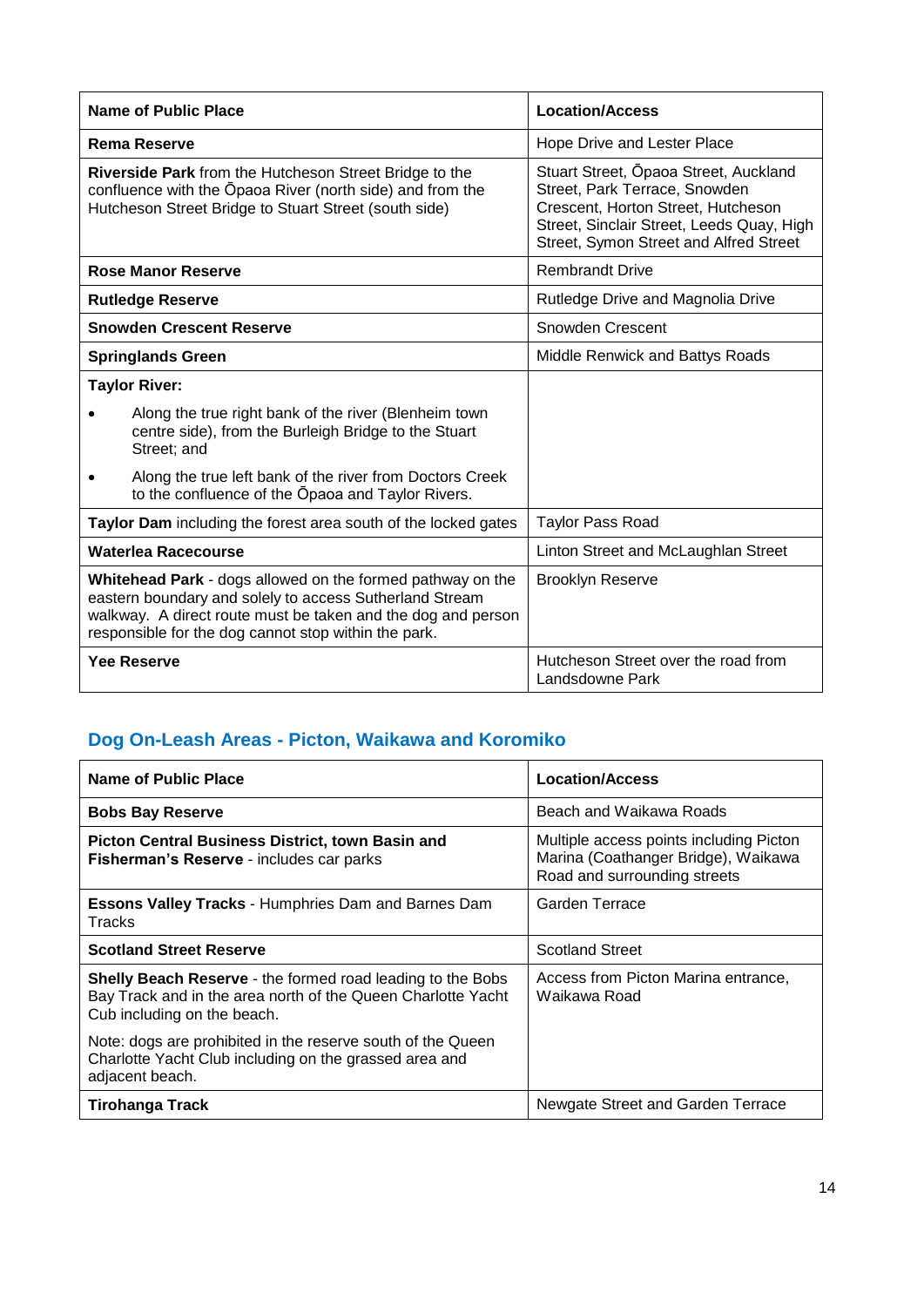| Name of Public Place                                                                      | <b>Location/Access</b>         |
|-------------------------------------------------------------------------------------------|--------------------------------|
| Victoria Domain on roadways and formed shared walking and<br>biking tracks.               |                                |
| Note: dogs are prohibited from the mountain bike tracks and<br>the balance of the domain. |                                |
| Waikawa Bay Foreshore Reserve - only to access jetties and<br>boat launching facilities.  |                                |
| Note: dogs are prohibited in the grassed area, playground and<br>adjacent beach.          |                                |
| Waikawa Stream Picnic Area                                                                | Waikawa and Boons Valley Roads |

# **Dog On-Leash Areas - Marlborough Sounds and Havelock**

| Name of Public Place                              | <b>Location/Access</b>                                 |
|---------------------------------------------------|--------------------------------------------------------|
| <b>Bay of Many Coves Reserve</b>                  | Arthurs Bay, Queen Charlotte Sound                     |
| <b>Cissy Bay Reserve</b>                          | Cissy Bay Road, Cissy Bay, Pelorus<br>Sound            |
| Double Bay Reserve from Moetapu Road to the beach | Moetapu Road, Double Bay, Kenepuru<br>Sound            |
| <b>Havelock Camping Ground</b>                    | 24 Inglis Street, Havelock                             |
| <b>Havelock Quay Picnic Area</b>                  | Havelock Quay, Havelock                                |
| <b>Kenepuru Head Reserve</b>                      | Kenepuru Road, Kenepuru Sound                          |
| <b>Log Wharf Reserve</b>                          | State Highway 6, Havelock (opposite<br>Old Coach Road) |
| Maraetai Bay Esplanade Reserve                    | Maraetai Bay, Queen Charlotte Sound                    |
| <b>Moetapu Bay Reserve</b>                        | Moetapu Bay Road, Moetapu Bay,<br>Mahau Sound          |
| <b>Ohingaroa Bay Reserve</b>                      | Kenepuru Road, Kenepuru Sound                          |
| <b>Okiwi Bay Esplanade Reserves</b>               | Okiwi Bay, Croiselles Harbour                          |
| <b>Sandy Bay Reserve</b>                          | Sandy Bay, Kenepuru Sound                              |
| <b>Tunnicliffe Reserve</b>                        | Okiwi Bay, Croiselles Harbour                          |
| <b>Waterfall Track</b>                            | Havelock                                               |
| <b>Whatanihi Bay Reserve</b>                      | Whatanihi Bay, Mahau Sound                             |
| Whangataura Bay Esplanade Reserve                 | Whangataura Bay, Port Underwood                        |
| Whenuanui Bay Esplanade Reserve                   | Whenuanui Bay, Queen Charlotte<br>Sound                |

# **Dog On-Leash Areas - Rai Valley**

| Name of Public Place         | <b>Location/Access</b>               |
|------------------------------|--------------------------------------|
| <b>Alfred Stream Reserve</b> | State Highway 6                      |
| <b>Brown River Reserve</b>   | State Highway 6 and French Pass Road |
| <b>Rai Stream Reserve</b>    | <b>Bryants Road</b>                  |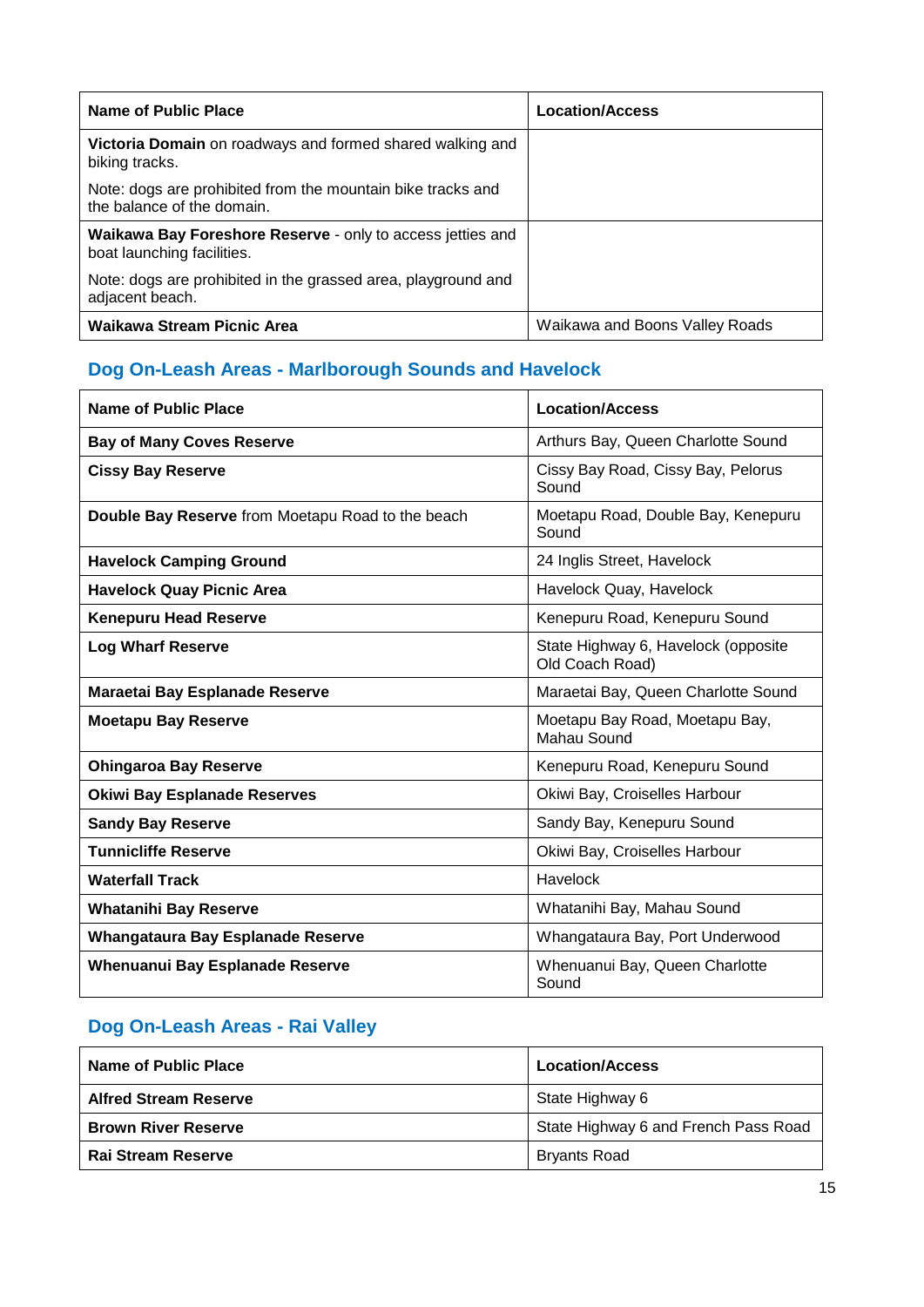# **Dog On-Leash Areas - Renwick**

| Name of Public Place     | <b>Location/Access</b>                                        |
|--------------------------|---------------------------------------------------------------|
| Kowhai Drive Reserve     | Kowhai Drive and Chante Crescent                              |
| <b>Rousehill Reserve</b> | Kirk Street, Rushleigh Crescent and<br><b>Alison Crescent</b> |

# **Dog On-Leash Areas - Seddon, Ward and Awatere Valley**

| Name of Public Place        | <b>Location/Access</b>                     |
|-----------------------------|--------------------------------------------|
| <b>Fearon Reserve</b>       | Fearon Street, Seddon                      |
| <b>Mills Street Reserve</b> | State Highway 1, Seddon                    |
| <b>Newcombe Street Berm</b> | Newcombe Street and Marama Road,<br>Seddon |
| <b>Ward Domain</b>          | State Highway 1, Ward                      |

# **Dog On-Leash Areas - Spring Creek, Grovetown and Rapaura**

| Name of Public Place                    | <b>Location/Access</b>                                                                                                                                    |
|-----------------------------------------|-----------------------------------------------------------------------------------------------------------------------------------------------------------|
| <b>Ferry Bridge Picnic Area</b>         | Wairau Bar Road and Bothams Bend<br>Road, Spring Creek                                                                                                    |
| <b>Grovetown Lagoon Reserves</b>        | Steam Wharf Road, Grovetown                                                                                                                               |
| <b>Grovetown Reserve</b>                | Vickerman Street, Grovetown                                                                                                                               |
| Kahikatea Reserve                       | State Highway 1, Spring Creek                                                                                                                             |
| <b>Upper Spring Creek Lions Reserve</b> | Rapaura Road, Spring Creek (the<br>grassed area alongside Rapaura Road,<br>beside Spring Creek from State<br>Highway 1 to Spring Creek Camping<br>Ground) |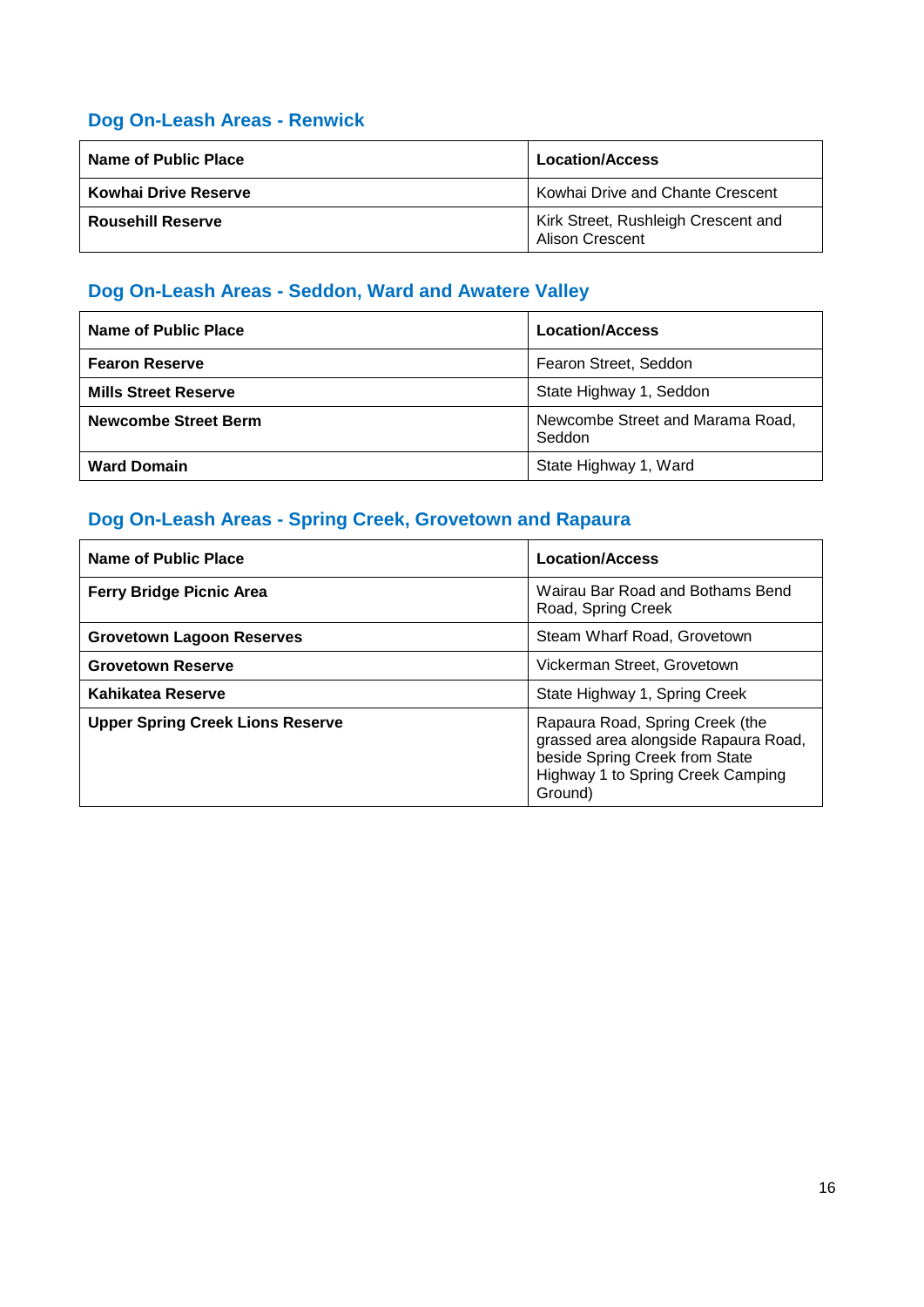# **Schedule 3 - Dog Off-Leash Areas**

**Dog are permitted off-leash in the following areas, provided they are under control at all times, and the person responsible for the dog has a bag to immediately remove fouling and a leash with them.** 

### **District Wide**

All beaches with the exception of those areas specifically identified as Dog Prohibited or Dog On-Leash Areas, the foreshore of Maud Island and Stephens Island (Takapourewa) Picton Foreshore and Shelley Beach south of the yacht club car park and any lands administered by the Department of Conservations (unless Department of Conservation authorisation is provided in relation to land administered by it).

All river berms owned or administered by Council except those areas specifically identified as Dog Prohibited Areas or Dog On-Leash areas.

The following table identifies exercise areas of the Marlborough District where dogs are allowed off-leash. The maps should be viewed in order to determine the exact location of restrictions.

### **Dog Off-Leash Areas - Blenheim**

| Name of Public Place                                                                                                            | <b>Location/Access</b>                                                                                           |
|---------------------------------------------------------------------------------------------------------------------------------|------------------------------------------------------------------------------------------------------------------|
| <b>Ching Park</b>                                                                                                               | <b>Endeavour Street</b>                                                                                          |
| <b>Dillons Point River Reserve</b>                                                                                              | Dillons Point Road, behind the Nelson<br>Street roundabout                                                       |
| Harling Park and walkway to Elmwood Avenue except the<br>Fenced Japanese Gardens where dogs are prohibited                      | Howick Road                                                                                                      |
| Marshall Place Reserve including the riverside area                                                                             | <b>Marshall Place</b>                                                                                            |
| <b>Murphys Reserve</b>                                                                                                          | Horne Place and Kingwell Drive                                                                                   |
| <b>Fultons Creek Reserve</b>                                                                                                    | <b>Kingwell Drive</b>                                                                                            |
| Henderson Street Reserve except that dogs must be<br>on-leash in the area going past the children's playground                  | Henderson Street and Harakeke Place                                                                              |
| Opaoa Walkway Reserve                                                                                                           | Access from Ching Park and Henderson<br><b>Street Reserve</b>                                                    |
| <b>Sheps Park</b>                                                                                                               | Severne Street                                                                                                   |
| <b>Sutherland Stream Reserve - south of Whitehead Park to the</b><br>Wither Hills Redwood Street car park                       | Brooklyn, Elisha and Glenhill Drives,<br>Hospital and Wither Roads, Brilyn<br><b>Crescent and Redwood Street</b> |
| <b>Taylor River:</b>                                                                                                            |                                                                                                                  |
| Along the true right bank (Blenheim town centre side) of<br>the Taylor River from the Taylor Dam to the Burleigh<br>Bridge; and |                                                                                                                  |
| Along the true left bank (west side) of the river from<br>Meadowbank Road to the Doctors Creek Bridge.                          |                                                                                                                  |

### **Dog Off-Leash Areas - Picton, Waikawa and Koromiko**

| Name of Public Place                                                                  | <b>Location/Access</b>                                          |
|---------------------------------------------------------------------------------------|-----------------------------------------------------------------|
| Auckland Street Reserve except dogs are prohibited on the<br><b>Picton Skate Park</b> | Auckland and Scotland Streets, Wairau<br>Road and Heather Place |
| <b>Beach Road Reserve</b>                                                             | Beach and Waikawa Roads                                         |